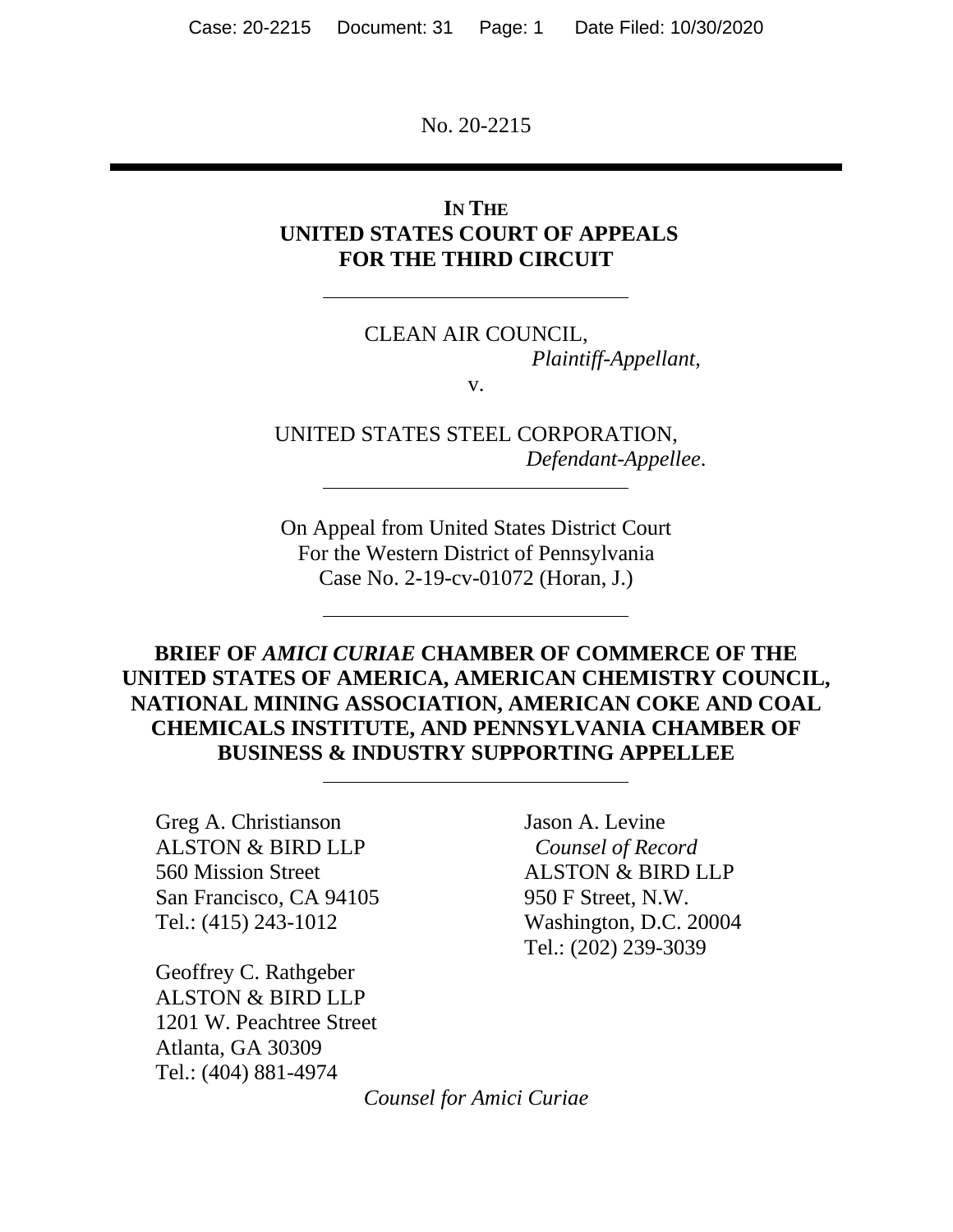#### **Additional counsel:**

Daryl Joseffer Michael Schon U.S. CHAMBER LITIGATION CENTER 1615 H. Street N.W. Washington, D.C. 20062 Tel.: (202) 463-5337

*Counsel for Chamber of Commerce of the United States of America* 

Laura Gooding AMERICAN CHEMISTRY COUNCIL 700 Second Street, N.E. Washington, D.C. 20002 Tel.: (202) 249-7000

*Counsel for American Chemistry Council* 

Tawny A. Bridgeford NATIONAL MINING ASSOCIATION 101 Constitution Avenue, N.W. Washington, D.C. 20001 Tel: (202) 463-2629

*Counsel for National Mining Association*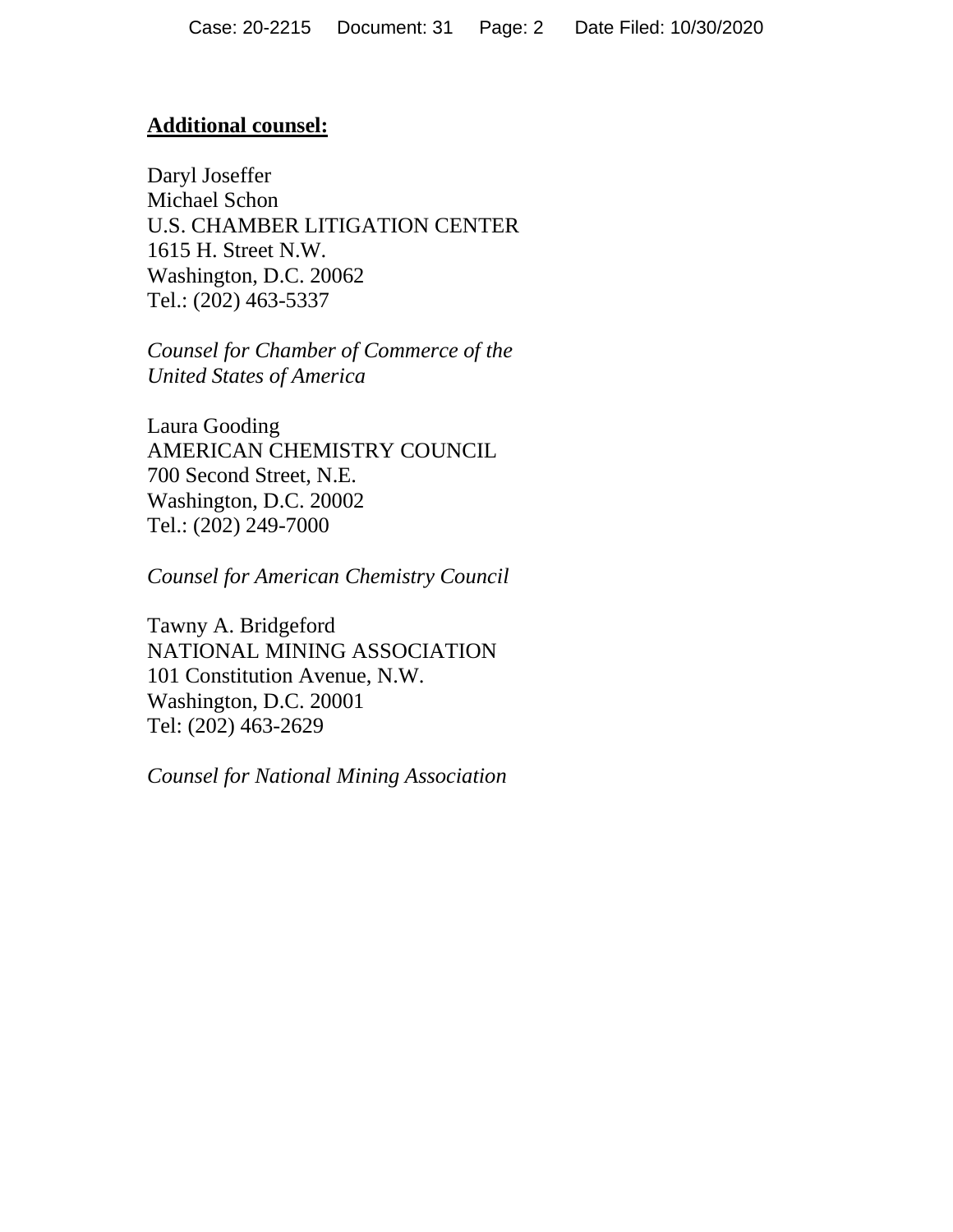#### **RULE 26.1 CORPORATE DISCLOSURE STATEMENT**

Under Rule 26.1 and Third Circuit LAR 26.1, the *amici*, Chamber of Commerce of the United States, the American Chemistry Council, the National Mining Association, the American Coke and Coal Chemicals Institute, and the Pennsylvania Chamber of Business & Industry, make the following disclosure:

1) For non-governmental corporate parties please list all parent corporations:

None.

2) For all non-governmental corporate parties please list all publicly held companies that hold 10% or more of the party's stock:

None.

3) If there is a publicly held corporation which is not a party to the proceeding before this Court but which has a financial interest in the outcome of the proceeding, please identify all such parties and specify the nature of the financial interest or interests:

None.

4) In all bankruptcy appeals counsel for the debtor or trustee of the bankruptcy estate must list: 1) the debtor, if not identified in the case caption; 2) the members of the creditors' committee or the top 20 unsecured creditors; and 3) any entity not named in the caption which is an active participant in the bankruptcy proceeding. If the debtor or trustee is not participating in the appeal, this information must be provided by the appellant.

Not Applicable.

Dated: October 30, 2020 /s/ *Jason A. Levine* 

Jason A. Levine Counsel for *Amici Curiae*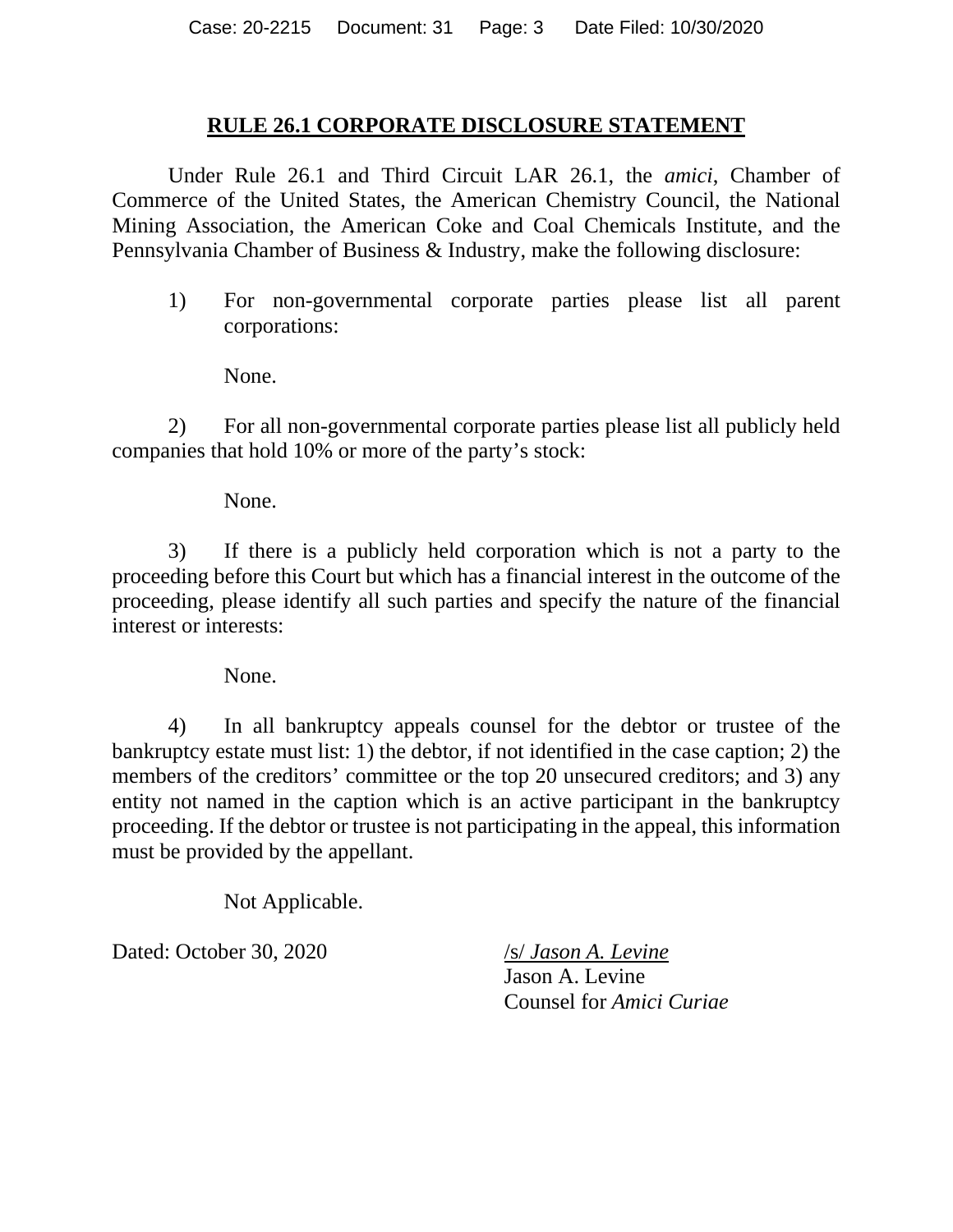# **TABLE OF CONTENTS**

# **Page**

| $\mathbf{I}$ . | THE DISTRICT COURT'S OPINION IS CONSISTENT WITH                                                                                                                                         |
|----------------|-----------------------------------------------------------------------------------------------------------------------------------------------------------------------------------------|
| II.            | THE DISTRICT COURT CORRECTLY RECOGNIZED THAT<br>CONGRESS'S DEFINITION OF "FEDERALLY PERMITTED<br>RELEASE" REFLECTS THE COMPREHENSIVE AND<br>COMPLEMENTARY NATURE OF CERCLA AND THE CAA7 |
| A.             | The CAA Comprehensively Regulates Air Emissions and Air                                                                                                                                 |
| <b>B.</b>      | The District Court's Interpretation Of 42 U.S.C. § 9601(10)(H)<br>Leaves No Unintended Gaps In Congress's Air Regulation                                                                |
| Ш.             | APPELLANT'S INTERPRETATION OF 42 U.S.C. §<br>9601(10)(H) WOULD HAVE NEGATIVE CONSEQUENCES                                                                                               |
|                |                                                                                                                                                                                         |
|                |                                                                                                                                                                                         |
|                |                                                                                                                                                                                         |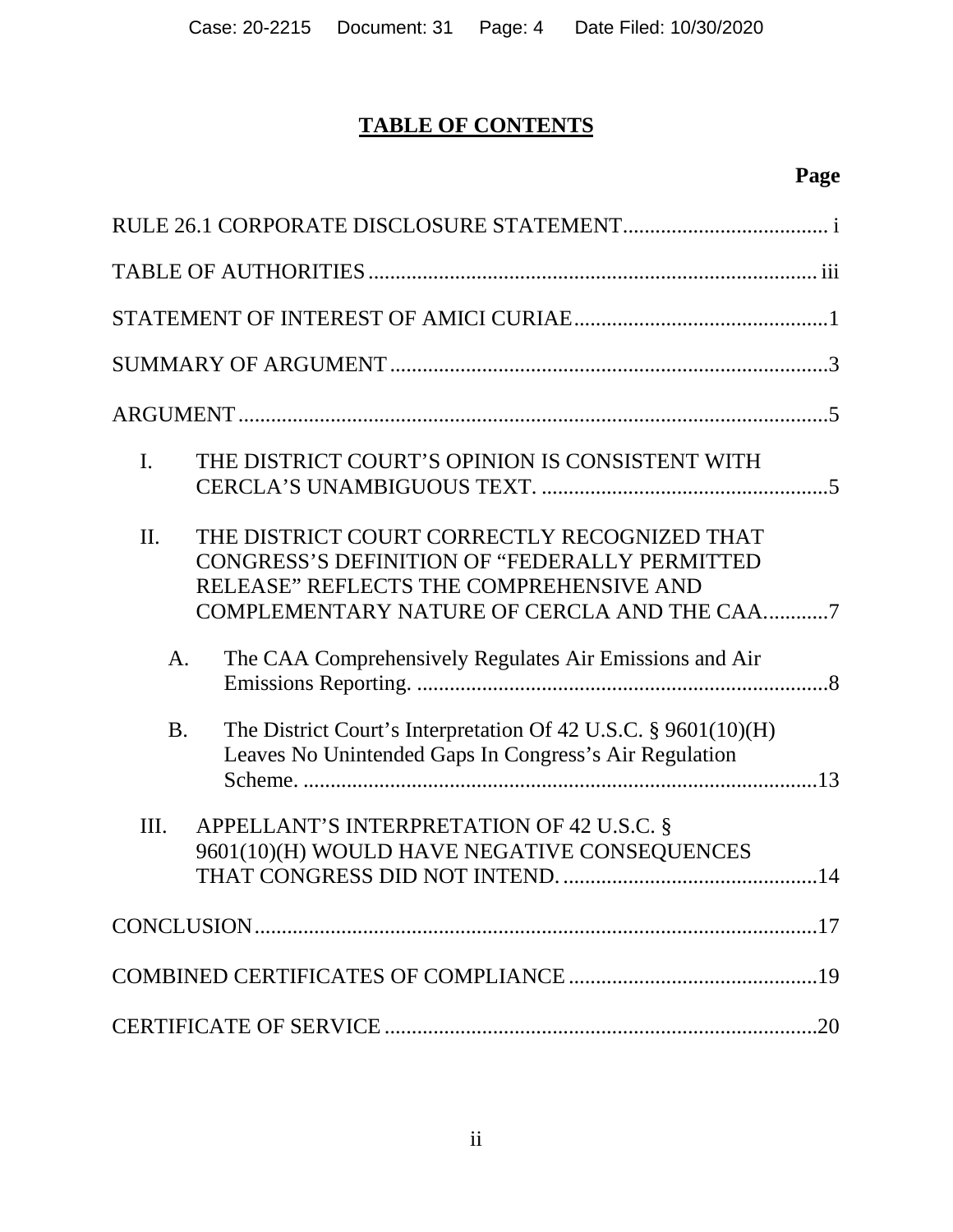# **TABLE OF AUTHORITIES**

# **Page(s)**

## **CASES**

| Bell v. Cheswick Generating Station,       |
|--------------------------------------------|
| Bowen v. Georgetown Univ. Hosp.,           |
| Chevron, U.S.A., Inc. v. NRDC,             |
| Epic Sys. Corp. v. Lewis,                  |
| FERC v. Elec. Power Supply Ass'n,          |
| In re Phila. Newspapers, LLC,              |
| Kisor v. Wilkie,                           |
| N.C. ex rel. Cooper v. Tenn. Valley Auth., |
| Nat'l Parks Conservation Ass'n v. EPA,     |
| NL Indus., Inc. v. Kaplan,                 |
| Robinson v. Shell Oil Co.,                 |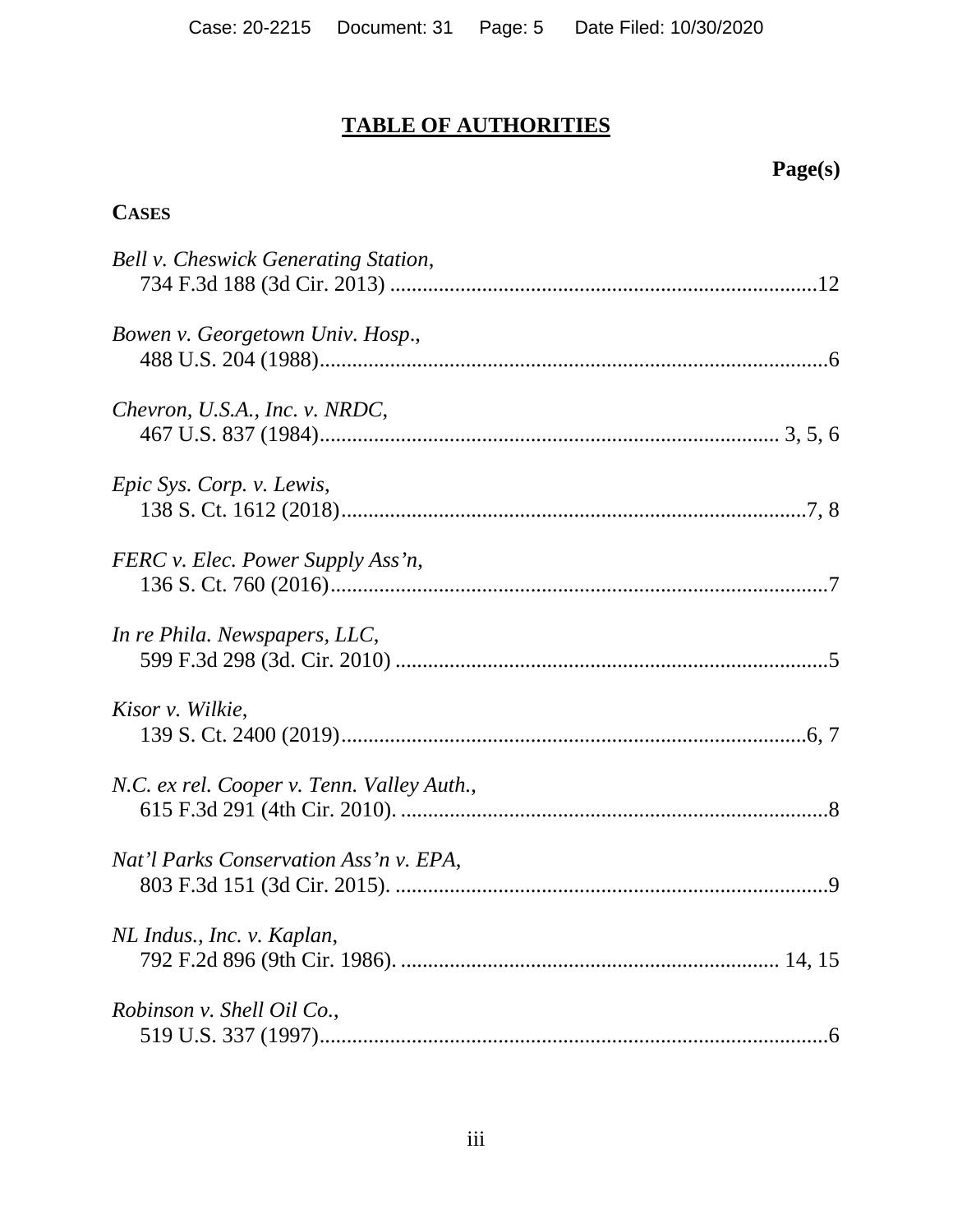| Sackett v. EPA,                                             |  |
|-------------------------------------------------------------|--|
| SAS Inst., Inc. v. Iancu,                                   |  |
| State Farm Fire & Cas. Co. v. United States ex rel. Rigsby, |  |
| United States v. EME Homer City Generation, L.P.,           |  |
| United States v. Transocean Deepwater Drilling, Inc.,       |  |
| Util. Air Regulatory Grp. v. EPA,                           |  |
| <b>STATUTES</b>                                             |  |
| Clean Air Act, 42 U.S.C. § 7401 et seq.                     |  |
|                                                             |  |
|                                                             |  |
|                                                             |  |
|                                                             |  |
|                                                             |  |
|                                                             |  |
|                                                             |  |
|                                                             |  |
|                                                             |  |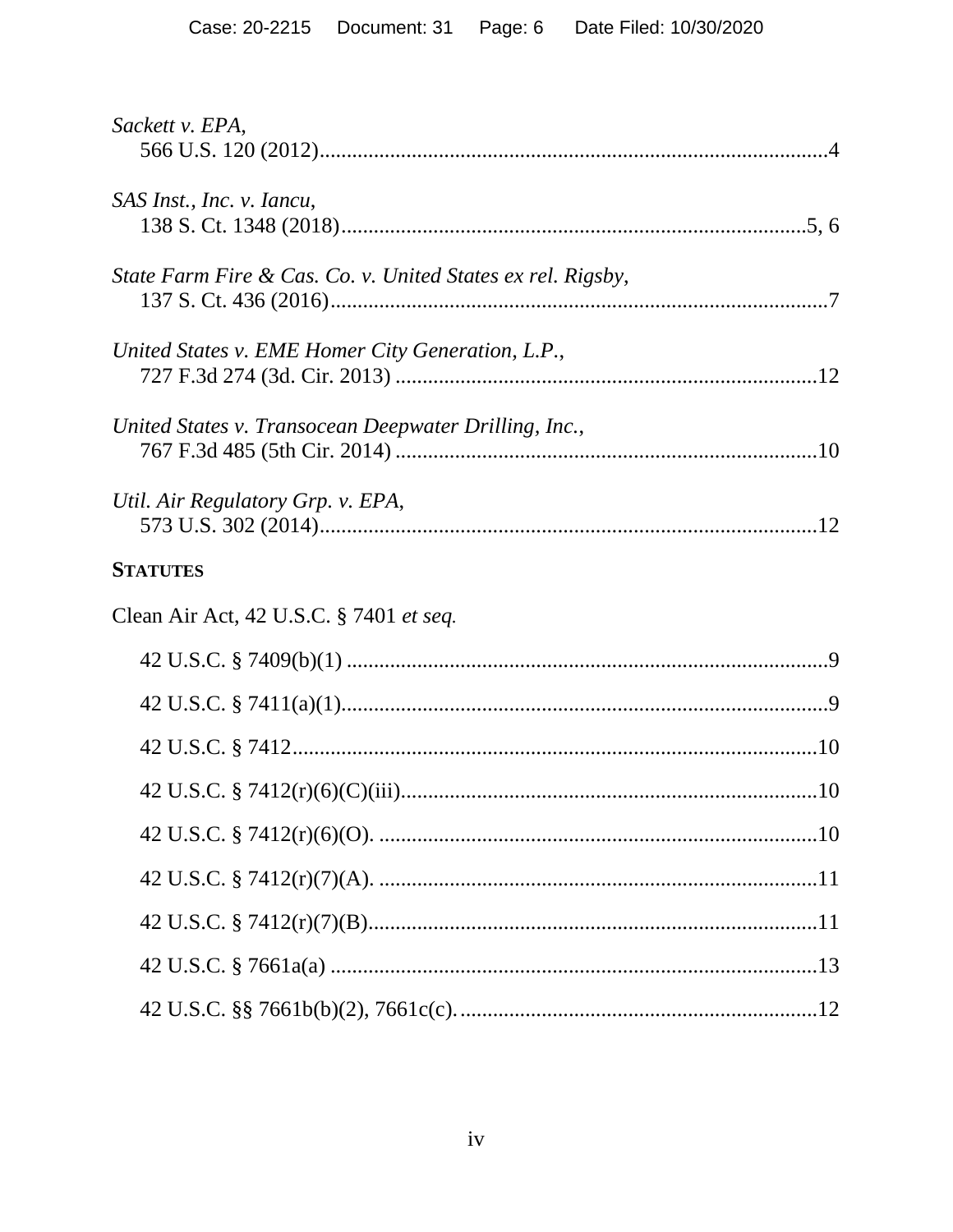| Comprehensive Environmental Response, Compensation, and Liability<br>Act, 42 U.S.C. § 9601 et seq. |  |
|----------------------------------------------------------------------------------------------------|--|
|                                                                                                    |  |
|                                                                                                    |  |
|                                                                                                    |  |
| <b>RULES &amp; REGULATIONS</b>                                                                     |  |
|                                                                                                    |  |
|                                                                                                    |  |
|                                                                                                    |  |
|                                                                                                    |  |
|                                                                                                    |  |
|                                                                                                    |  |
|                                                                                                    |  |

## **OTHER AUTHORITIES**

| Arnold W. Reitze & Steven D. Schell, Reporting Requirements for Nonroutine |  |
|----------------------------------------------------------------------------|--|
| Hazardous Pollutant Releases under Federal Environmental Laws, 5 ENVTL.    |  |
|                                                                            |  |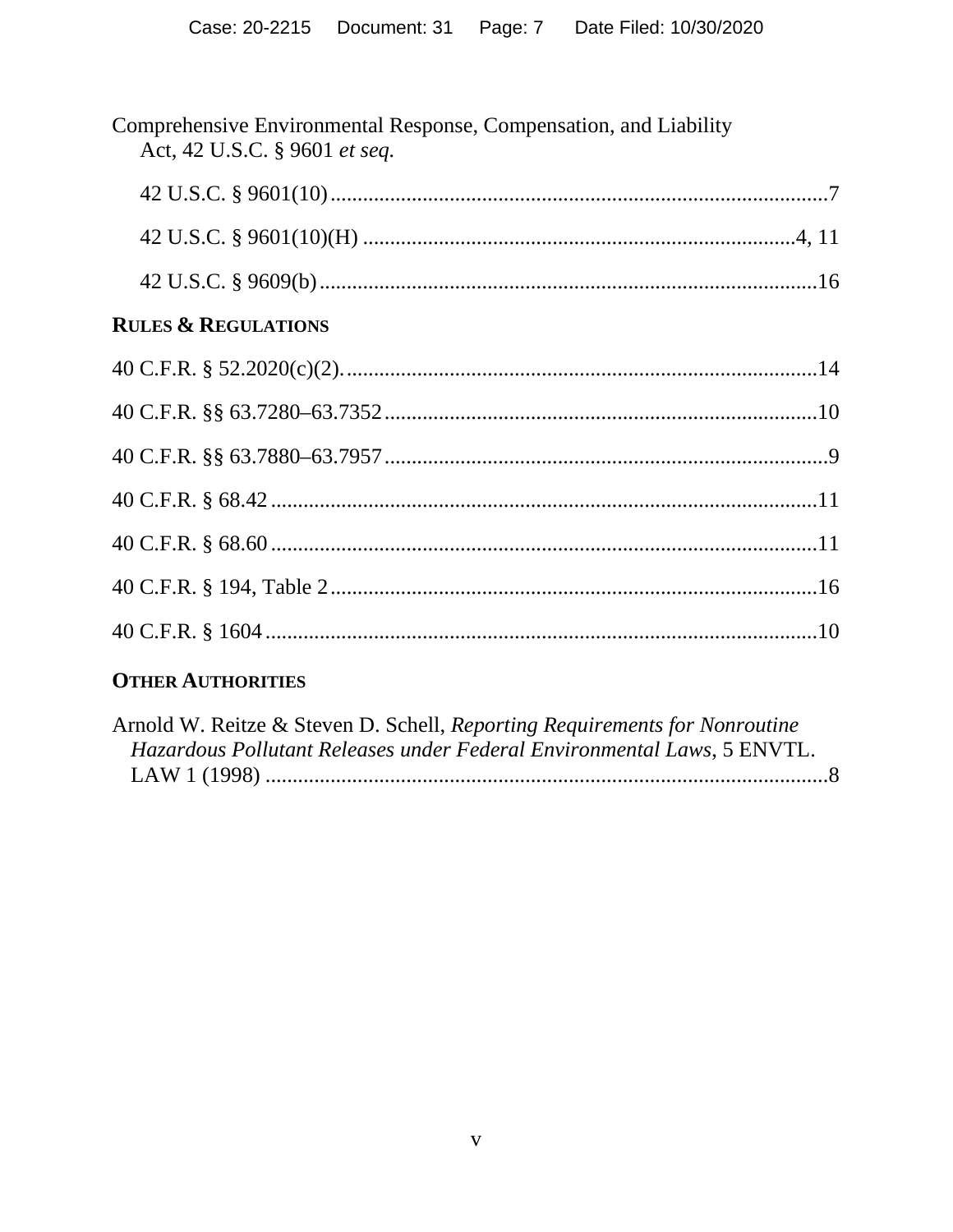#### **STATEMENT OF INTEREST OF** *AMICI CURIAE***<sup>1</sup>**

The Chamber of Commerce of the United States of America (the "Chamber"), American Chemistry Council ("ACC"), National Mining Association ("NMA"), American Coke and Coal Chemicals Institute ("ACCCI"), and Pennsylvania Chamber of Business & Industry ("Pennsylvania Chamber") submit this brief as *amici curiae* in support of appellee United States Steel Corporation ("U.S. Steel"). Many of *amici*'s respective members are regulated under the two statutes at issue in this appeal—the Comprehensive Environmental Response, Compensation, and Liability Act ("CERCLA") and the Clean Air Act ("CAA")—and may be impacted by this Court's resolution of the questions presented.

The Chamber is the world's largest business federation. It represents approximately 300,000 direct members and indirectly represents the interests of more than three million companies of every size, in every industry sector, and from every region of the country. A principal function of the Chamber is to represent its members' interests before Congress, the Executive Branch, and the courts on issues that concern the nation's business community.

<sup>&</sup>lt;sup>1</sup> Pursuant to Federal Rule of Appellate Procedure 29, *amici* certify that all parties have consented in writing to the filing of this brief. *Amici* also certify that no party's counsel authored this brief in whole or in part; no party or party's counsel contributed money intended to fund the brief's preparation or submission; and no person other than the *amici* and their members and counsel contributed money intended to fund the brief's preparation or submission.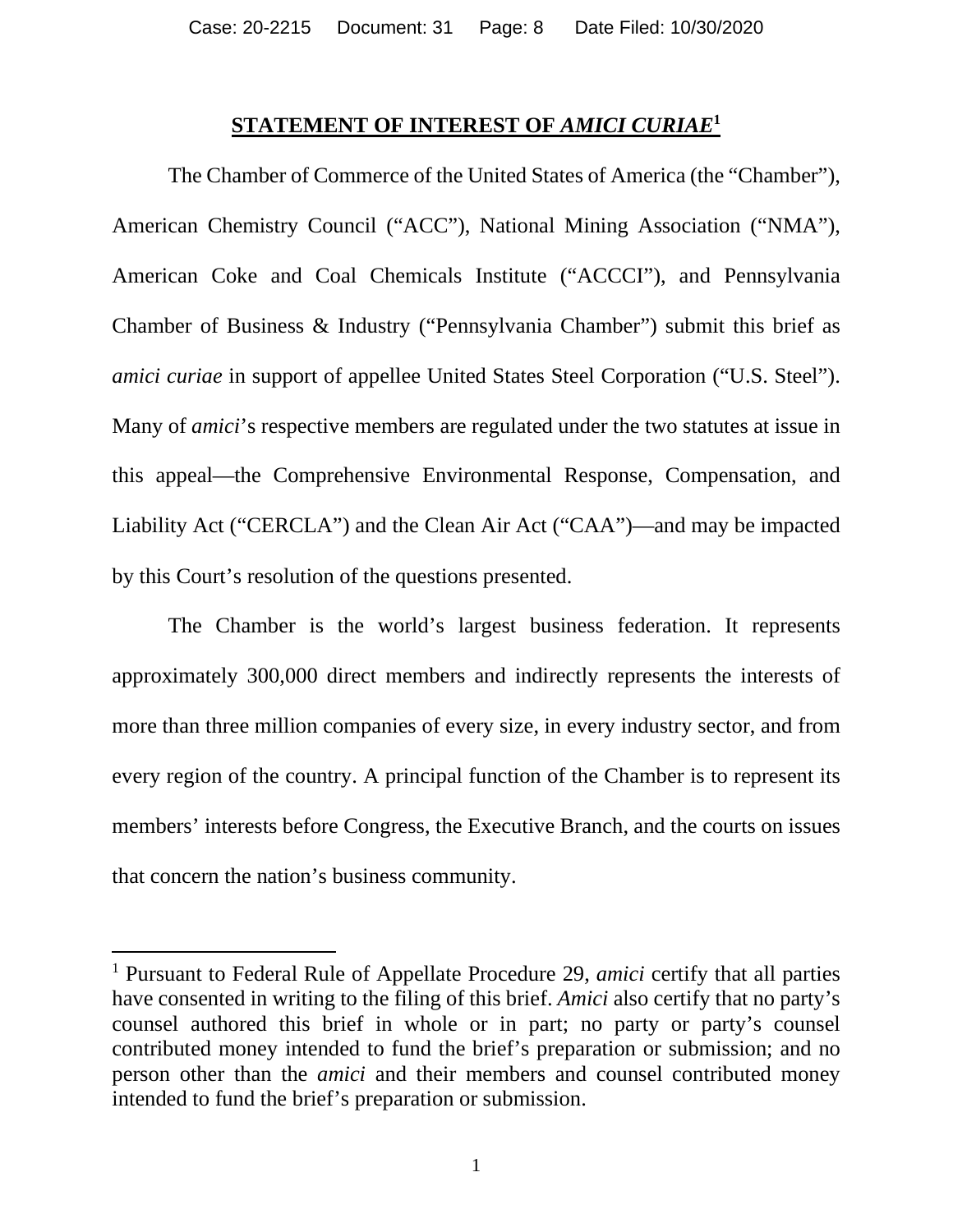ACC is a nonprofit trade association that represents the leading companies engaged in the business of chemistry. The business of chemistry is a \$565 billion industry and a key component of the nation's economy. ACC's members apply the science of chemistry to make innovative products that make people's everyday lives better, healthier and safer.

NMA is a nonprofit national trade association whose members include the producers of most of America's coal, metals, and industrial agricultural minerals; the manufacturers of mining and mineral-processing machinery, equipment, and supplies; and engineering and consulting firms, financial institutions and other firms serving the mining industry. NMA often participates in litigation raising issues of concern to the mining community.

ACCCI is a non-profit, national trade association incorporated in Illinois and headquartered in the District of Columbia. ACCCI serves as the voice of American producers of metallurgical coke and coal chemicals in the public policy arena and advances the legislative, regulatory, and technical interests of its members.

The Pennsylvania Chamber is the largest broad-based business association in Pennsylvania. Its members employ more than 50% of Pennsylvania's private workforce. The Pennsylvania Chamber's mission is to improve Pennsylvania's business climate and increase competitive advantages for its members.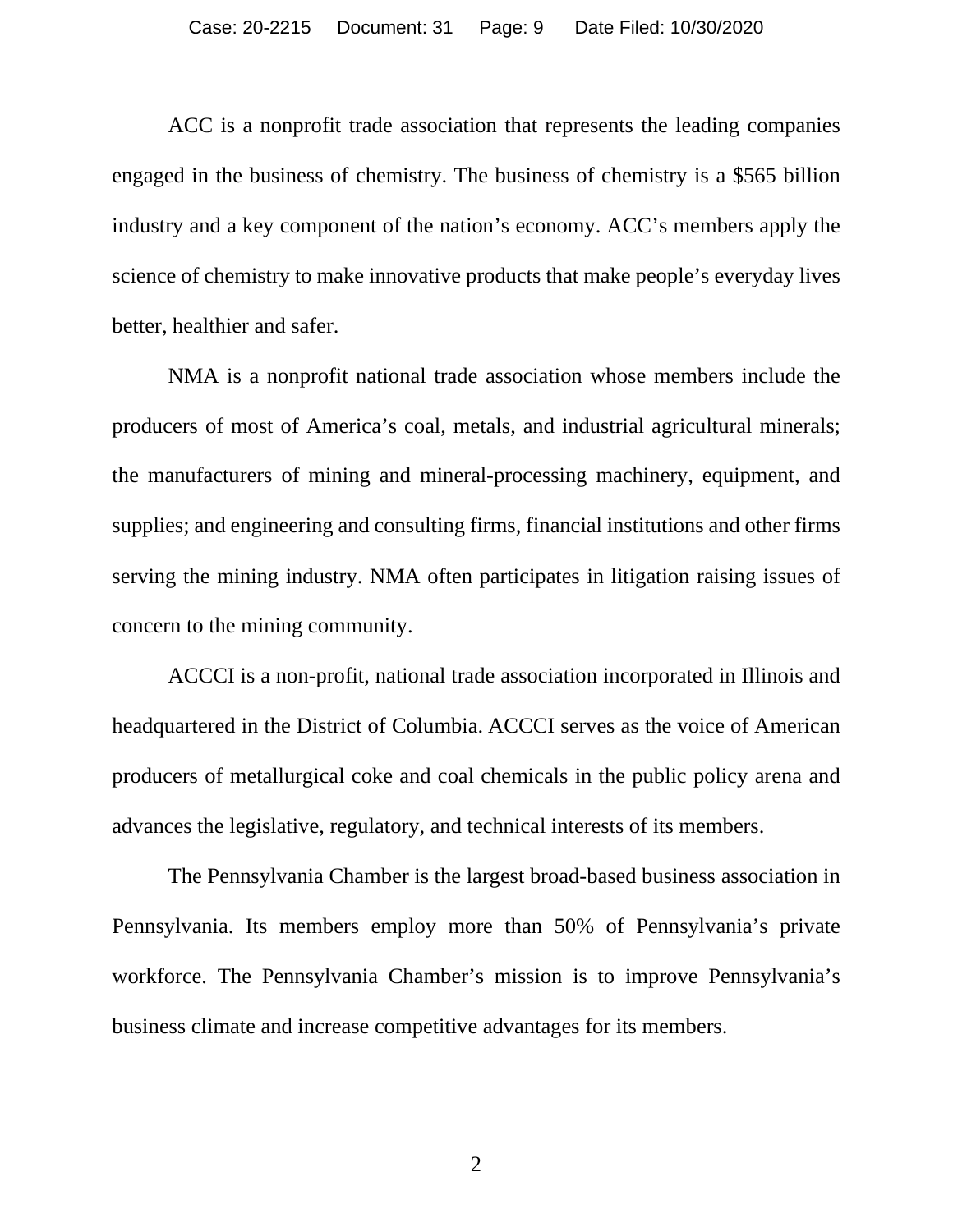The businesses represented by *amici* operate manufacturing, fabrication, and other facilities across the country. Many of these facilities must comply with complicated environmental regulatory programs, including air pollution permitting and control regulations under the CAA, and they would be unduly burdened by unnecessarily duplicative regulation under CERCLA if this Court adopts Appellant's position. *Amici* all have a significant interest in explaining to the Court the legal and economic implications of the District Court's order granting U.S. Steel's motion to dismiss, and they further have an interest in reaffirming courts' duty under *Chevron<sup>2</sup>* to engage in independent statutory interpretation.

#### **SUMMARY OF ARGUMENT**

Businesses need a stable regulatory landscape with clearly-identifiable compliance obligations. Otherwise, they cannot plan, invest, and grow. This case raises an important issue of statutory interpretation—one that requires courts to give meaning to CERCLA's plain language to effectuate Congress's exemption of certain emissions from CERCLA's notification requirements. The District Court correctly held that CERCLA's "federally permitted release" exception is "unambiguous and does not require that air emissions comply with a Clean Air Act permit in order to be exempt." JA-012. Appellant's argument that the District Court's ruling produces

<sup>2</sup> *Chevron, U.S.A., Inc. v. NRDC*, 467 U.S. 837 (1984) (requiring judicial deference to certain executive agency statutory interpretations).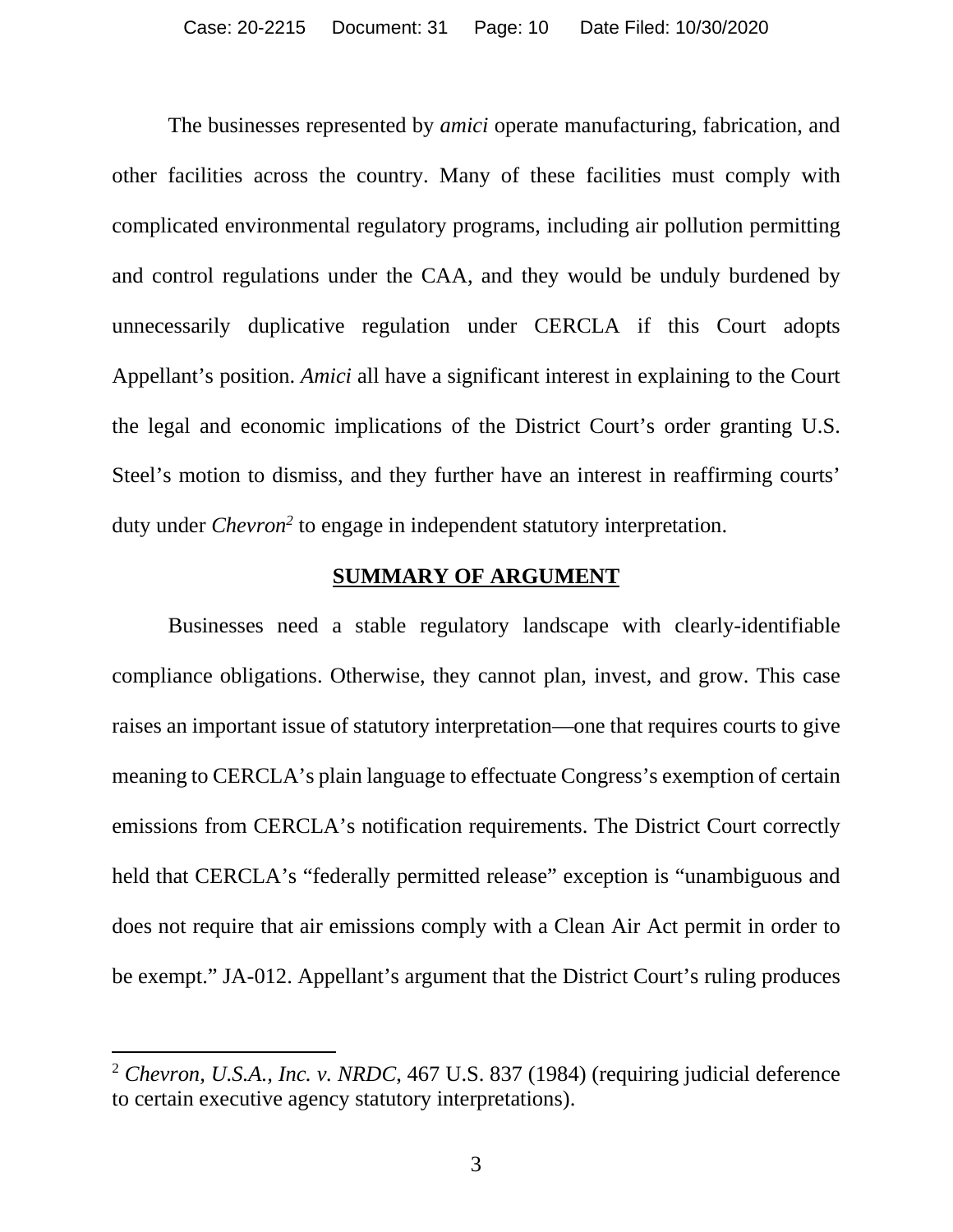an "absurd, odd and dangerous result" is incorrect. To the contrary, the District Court gave effect to Congress's comprehensive scheme for regulating emissions and emissions reporting under the CAA. This ensures, as Congress intended, that regulated businesses throughout the country will not face duplicative regulatory burdens that benefit neither public health nor the environment.

"[C]larity and predictability" are crucial in environmental law. *Sackett v. EPA*, 566 U.S. 120, 133 (2012) (Alito, J., concurring). Neither an "uncertain reach" nor "draconian penalties imposed for . . . violations" can be tolerated. *Id.* at 132. The extensive and expansive scope of federal environmental law—which spans different media across all industries throughout the United States—requires substantial coordination to ensure a proper scope of regulation and clearly-identifiable regulatory obligations. Nowhere is this more apparent than in CERCLA's definition of "federally permitted release."

As pertains to air, a "federally permitted release" encompasses "any emission into the air subject to a permit or control regulation" under the CAA's New Source Performance Standards or Hazardous Air Pollutant programs, the New Source Review Programs, and emissions regulated by a State Implementation Plan. 42 U.S.C. § 9601(10)(H). This language is unambiguous, especially when read in the context of the CAA. By recognizing as much, the District Court gave effect to Congress's statutory framework for air regulation with CERCLA in a way that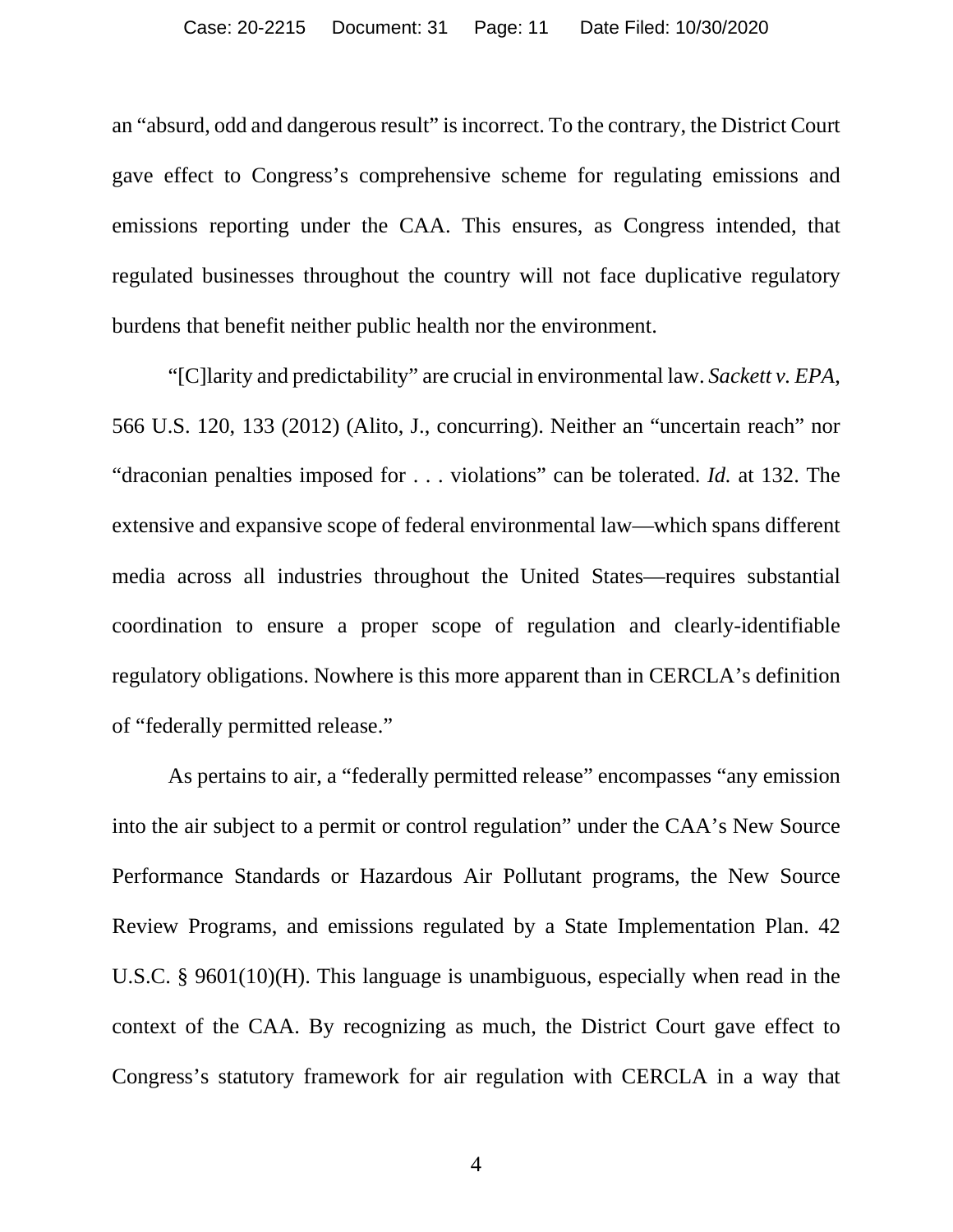prevents duplicative reporting requirements and leaves no unintended gaps in the regulatory scheme, as Congress intended. This Court should affirm, to give credence to Congress's plain text and prevent the severe economic consequences and unwarranted litigation that would surely follow if Appellant's interpretation of the "federally permitted release" exception were upheld.

#### **ARGUMENT**

### **I. THE DISTRICT COURT'S OPINION IS CONSISTENT WITH CERCLA'S UNAMBIGUOUS TEXT.**

This case presents a straightforward question: whether emissions are exempt from CERCLA's reporting requirements as "federally permitted releases" because they are "subject to" a permit or control regulation under the CAA. JA-007. Or, as the District Court put it: "what does 'subject to' in § 9601(10)(H) mean?" *Id.*

The words "subject to" are unambiguous and require no linguistic cartwheels to decode congressional intent. "Subject to" is plain English. Where, as here, "the statute's own terms supply an answer," a court must not "invent an atextual explanation for Congress's drafting choices." *SAS Inst., Inc. v. Iancu*, 138 S. Ct. 1348, 1357-58 (2018). The statute itself is "the end of the matter." *Chevron*, 467 U.S. at 842.

The District Court correctly employed the tools of statutory interpretation specifically, legal and colloquial dictionaries and statutory context—to render its decision. JA-008; *In re Phila. Newspapers, LLC*, 599 F.3d 298, 304 (3d. Cir. 2010)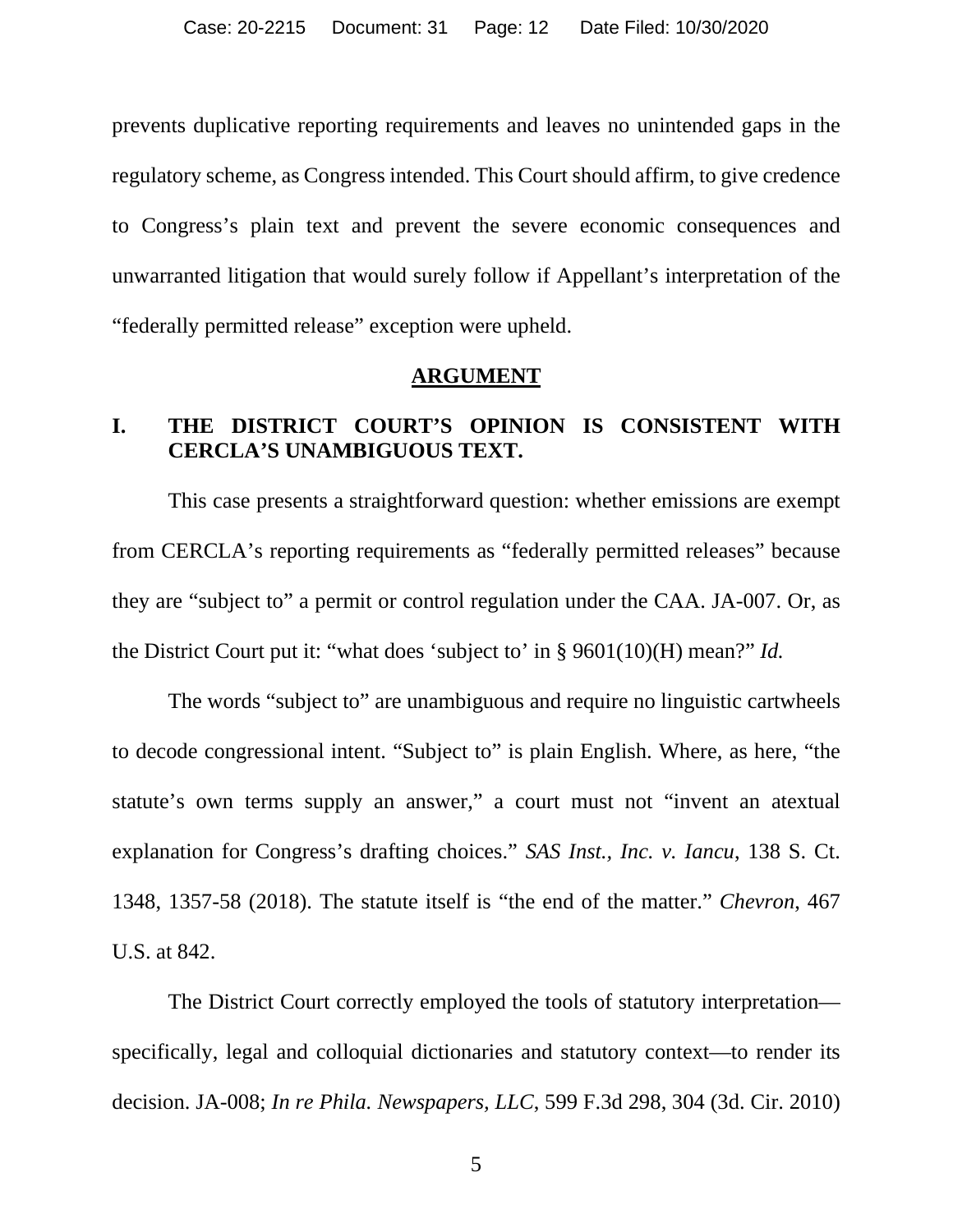(statute must be read in its ordinary and natural sense); *see also Robinson v. Shell Oil Co.*, 519 U.S. 337, 341 (1997) (statutory provision must be read in the context of the statute as a whole). Not only is the phrase "subject to" clearly (and consistently) defined in legal and colloquial dictionaries, it is also readily distinguishable from the phrases "in compliance with" and "authorized under," which Congress used for other definitions of "federally permitted release." JA-010.

Because the statute is unambiguous, this Court must reject Appellant's invitation to defer to EPA or to mine legislative history. An agency's power "to promulgate legislative regulations is limited to the authority delegated by Congress." *Bowen v. Georgetown Univ. Hosp.*, 488 U.S. 204, 208 (1988). Only "if the statute is silent or ambiguous with respect to the specific issue" can the Court proceed to ask "whether the agency's answer is based on a permissible construction of the statute." *Chevron*, 467 U.S. at 843. "And before concluding that a rule is genuinely ambiguous, a court must exhaust all the 'traditional tools' of construction." *Kisor v. Wilkie*, 139 S. Ct. 2400, 2415-16 (2019) (citing *Chevron*, 467 U.S. at 843, n. 9).

Indeed, the United States Supreme Court has repeatedly rejected requests for deference to an administrative interpretation or attempt to decipher the legislative history when the text of the statute resolves the question at issue. *See*, *e.g.*, *SAS Inst.*, 138 S. Ct. at 1358 (rejecting plea for deference because "after employing traditional tools of statutory construction," the Court's "duty [wa]s to give effect to the

6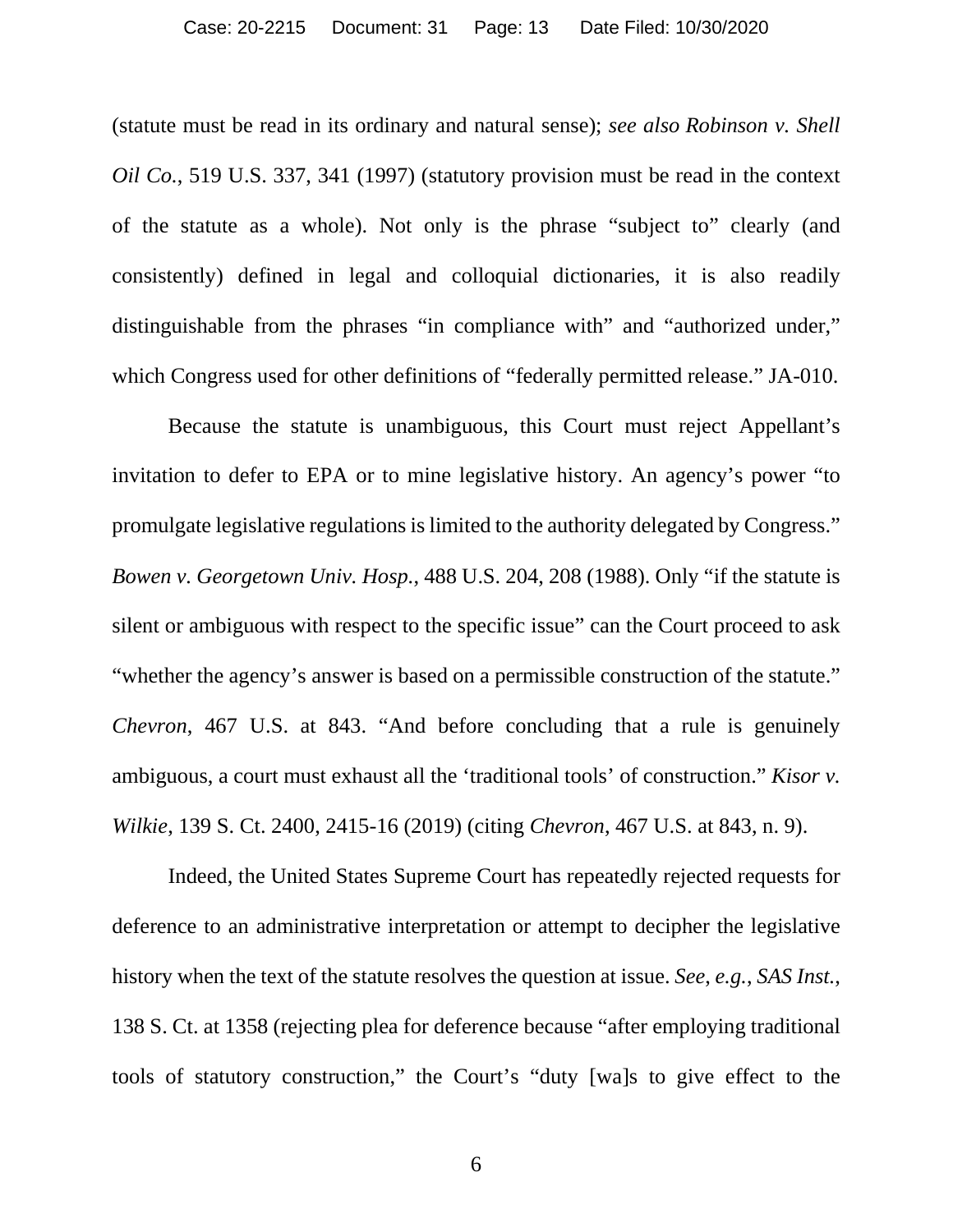[statutory] text"); *FERC v*. *Elec. Power Supply Ass'n*, 136 S. Ct. 760, 773 n.5 (2016) ("Because we think FERC's authority clear, we need not address the Government's alternative contention that FERC's interpretation of the statute is entitled to deference under *Chevron*."); *State Farm Fire & Cas. Co. v. United States ex rel. Rigsby*, 137 S. Ct. 436, 444 (2016) ("[B]ecause the meaning of the FCA's text and structure is plain and unambiguous, we need not . . . consider the legislative history.") (citations and internal quotations omitted). "For again, only when [the] legal toolkit is empty, and the interpretive question still has no single right answer can a judge conclude that it is 'more [one] of policy than of law." *Kisor,* 139 S. Ct. at 2415 (quoting *Pauley v. Beth Energy Mines, Inc.*, 501 U.S. 680, 696 (1991)).

Rigorous textual analysis and "tools of statutory construction" provide the answer here. *Epic Sys. Corp. v. Lewis*, 138 S. Ct. 1612, 1630 (2018) (citation omitted). This Court should use the same tools as the District Court to effectuate Congress's plain language and refrain from imposing duplicative reporting requirements that undermine Congress's intent.

## **II. THE DISTRICT COURT CORRECTLY RECOGNIZED THAT CONGRESS'S DEFINITION OF "FEDERALLY PERMITTED RELEASE" REFLECTS THE COMPREHENSIVE AND COMPLEMENTARY NATURE OF CERCLA AND THE CAA.**

Congress set forth not one, but *eleven*, different definitions of "federally permitted release." 42 U.S.C. § 9601(10). Each definition is specific to a particular statutory program: the CAA, the Clean Water Act, the Solid Waste Disposal Act,

7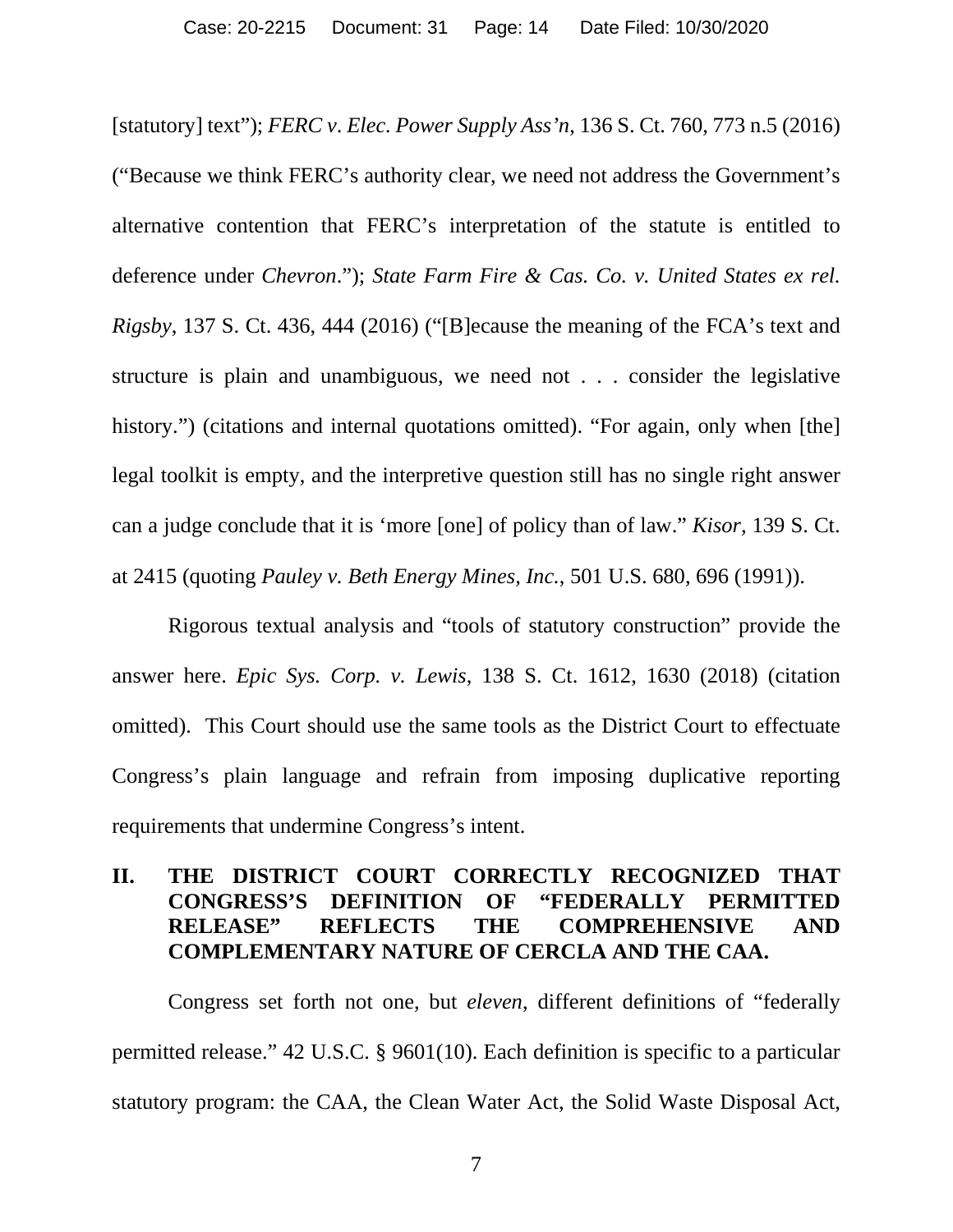and others. Given the use of the term across multiple environmental statutes, many of which have their own unique regulatory systems, interpreting the term "federally permitted release" fundamentally requires courts to "reconcil[e] . . . distinct statutory regimes." *Epic Sys.*, 138 S. Ct. at 1629 (quoting *Gordon v. N.Y. Stock Exch., Inc.*, 422 U.S. 659, 685-86 (1975)) (internal quotation omitted); *cf.* Arnold W. Reitze & Steven D. Schell, *Reporting Requirements for Nonroutine Hazardous Pollutant Releases under Federal Environmental Laws*, 5 ENVTL. LAW 1, 13-14 (1998) (suggesting that the federally permitted release exemption to CERCLA is designed to minimize duplicative reporting requirements). The District Court did just this: it read CERCLA according to its plain language, a reading that is all the more compelling when read in the context of the CAA as a whole.

### **A. The CAA Comprehensively Regulates Air Emissions and Air Emissions Reporting.**

Since the 1970s, few topics have garnered more attention from lawmakers and regulators than air emissions. Today's network of federal air pollution laws "represents decades of thought" and consideration of "the vast array of interests seeking to press . . . a variety of air pollution policies." *N.C. ex rel. Cooper v. Tenn. Valley Auth.*, 615 F.3d 291, 298 (4th Cir. 2010).

At the forefront of this regime is the CAA, the "primary mechanism under which emissions in the United States are managed." *Id.* at 298. Through the CAA, Congress established a framework to "protect and enhance the quality of the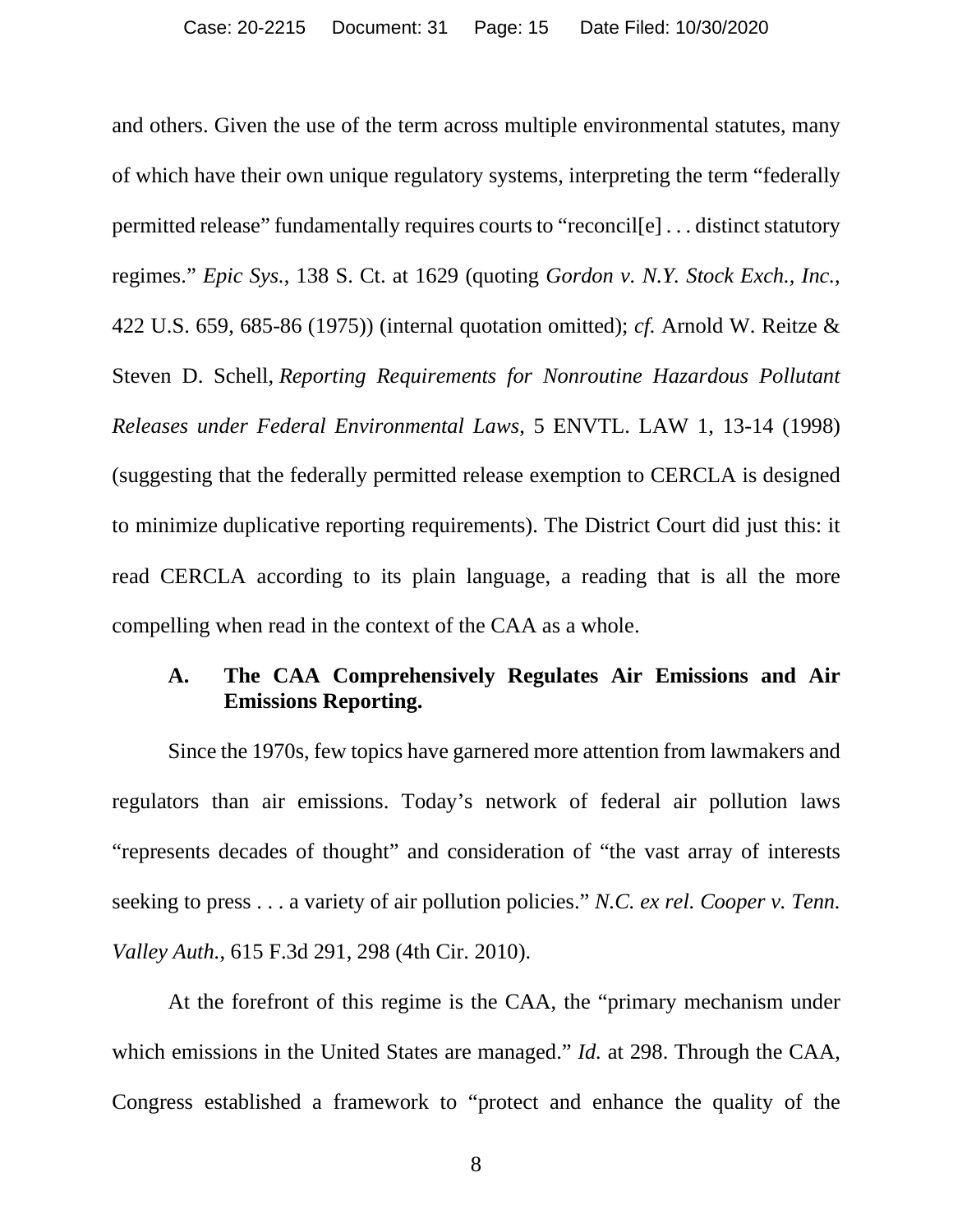Nation's air resources so as to promote the public health." *See*, *e.g.*, 42 U.S.C. § 7409(b)(1) (requiring that National Ambient Air Quality Standards "protect the public health"). Federal and state governments share responsibility for the CAA's implementation, with EPA setting national standards for air quality, and States crafting State Implementation Plans that, once approved by EPA, provide for the implementation, maintenance, and enforcement of those standards. *See Nat'l Parks Conservation Ass'n v. EPA*, 803 F.3d 151, 153 (3d Cir. 2015). In addition, EPA is charged with setting standards under the New Source Performance Standards program, Section 111, and the National Emissions Standards for Hazardous Air Pollutants, Section 112, which apply directly to sources regardless of their location.<sup>3</sup>

So, for example, regulated facilities, like the one at issue in this case, have air emissions standards established through state and federal cooperation that reflect the best demonstrated technology for limiting air emissions at that type of facility under Section 111 of the CAA. *See* 42 U.S.C. § 7411(a)(1). They also have specific limits on hazardous air pollutants (including those that otherwise might raise CERCLA concerns) that reflect the reductions achieved by the best performing sources in the category at issue, *e.g.*, Iron and Steel Manufacturing facilities, under Section 112.

<sup>&</sup>lt;sup>3</sup> The comprehensive scope of these standards is limited only by narrowly-crafted exceptions promulgated by EPA under an express grant of Congressional authority in those provisions. *See*, *e.g*., 40 C.F.R. §§ 63.7880–63.7957 (exempting certain site remediation activities).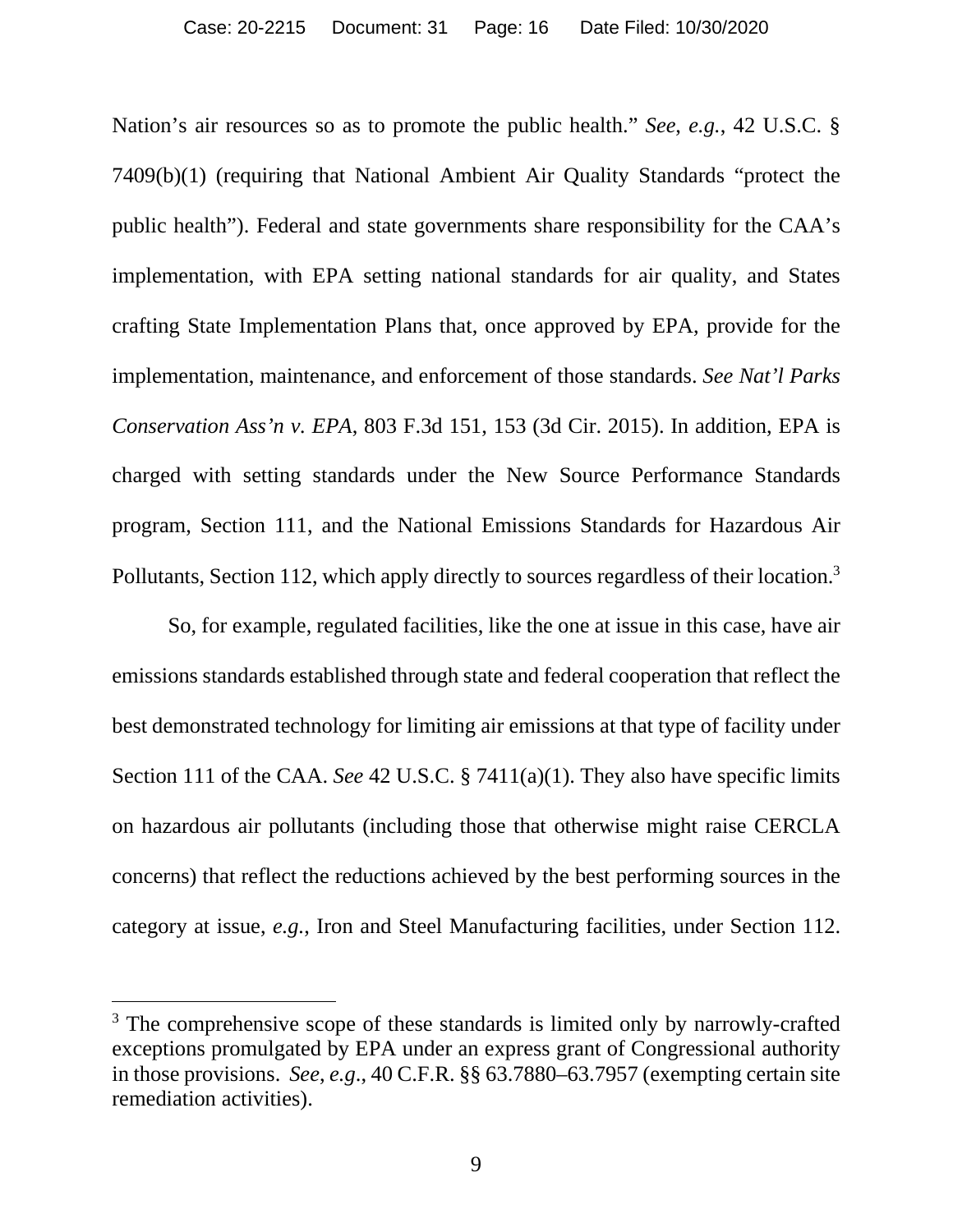42 U.S.C. § 7412; Subpart CCCCC--National Emission Standards for Hazardous Air Pollutants for Coke Ovens: Pushing, Quenching, and Battery Stocks, 40 C.F.R. §§ 63.7280–63.7352. Section 112, the hazardous emissions standards program, further subjects the facility to specific requirements governing the reporting and management of accidental releases of those pollutants—the exact sort of concern plaintiffs believe would be addressed through CERCLA's reporting requirements.

Indeed, Congress created three different reporting systems "regarding risk management, emergency response, and accident reporting." JA-011. *First*, Congress created the Chemical Safety and Hazardous Investigation Board (the "CSB") and charged it with "establish[ing] by regulation requirements binding on persons for reporting accidental releases into the ambient air." 42 U.S.C.  $\S$  7412(r)(6)(C)(iii). Modeled after the National Transportation Safety Board, the CSB "serves a public safety mission by investigating accidental releases of hazardous substances into the ambient air." *United States v. Transocean Deepwater Drilling, Inc.*, 767 F.3d 485, 488 (5th Cir. 2014). Failure to report a release per CSB's regulations violates the CAA. 42 U.S.C. § 7412 $(r)(6)(O)$ . Any lag between the creation of the CSB or promulgation of its reporting rules cannot detract from Congressional intent. Congress expressly mandated that the CSB play a critical role in accidental releases.<sup>4</sup>

<sup>&</sup>lt;sup>4</sup> CSB exercised that authority this year by promulgating accidental release reporting requirements effective on March 23, 2020. *See* 40 C.F.R. § 1604.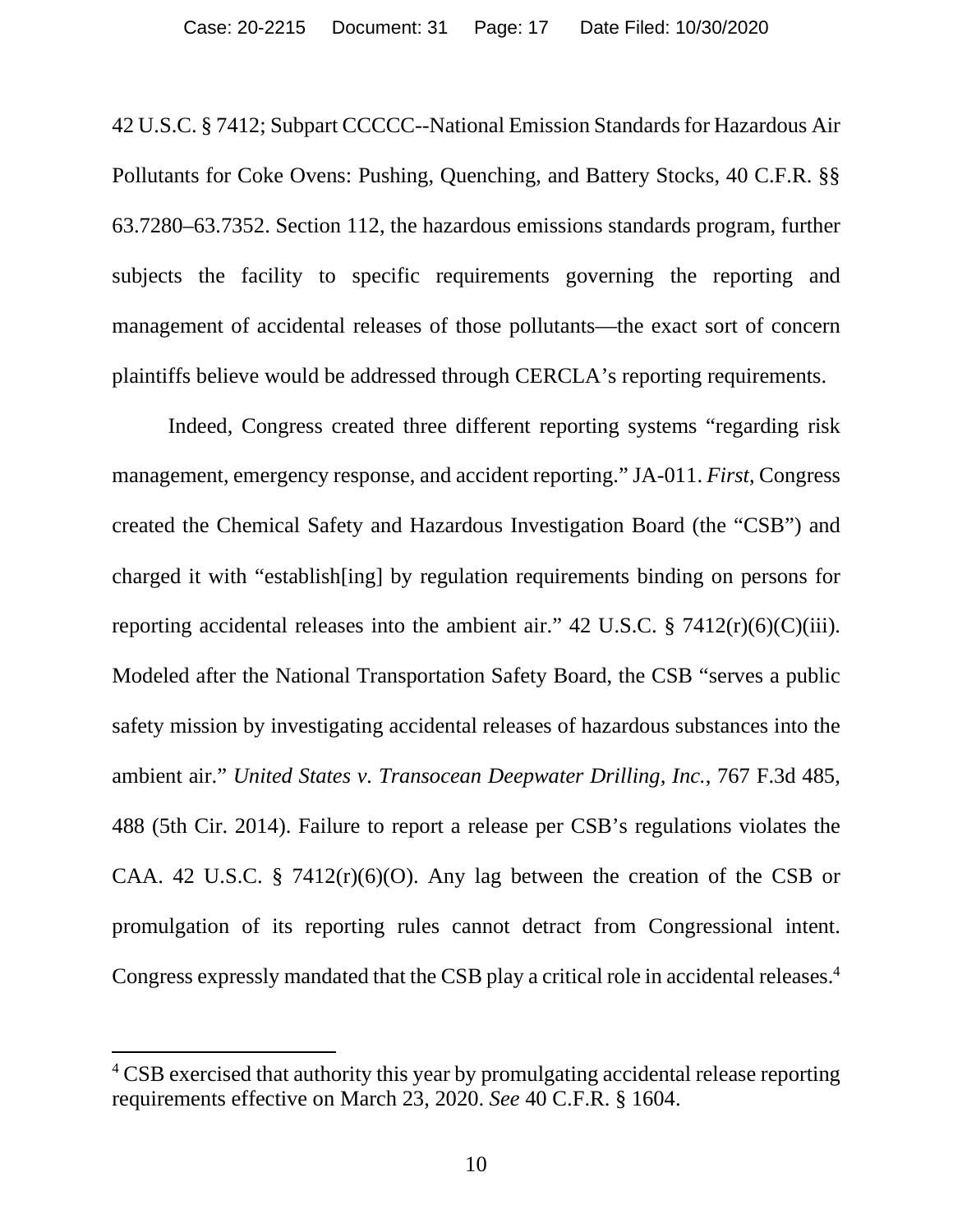*Second*, Congress delegated to EPA the authority to mandate reporting of certain hazardous chemical releases. *See* 42 U.S.C. § 7412(r)(7)(A). EPA, in turn, has promulgated detailed regulations that require entities to report accidental releases of air emissions. *See*, *e.g.*, 40 C.F.R. § 68.42 (requiring regulated entities to include eleven categories of information about accidental releases in reports); 40 C.F.R. § 68.60 (requiring regulated entities to investigate and prepare a report on the any incident that could have resulted in a catastrophic release).

*Third*, Congress required regulated entities to establish risk management plans ("RMPs") for potential releases of such pollutants. RMPs "prevent or minimize accidental releases [and] provide a prompt emergency response . . . in order to protect human health and the environment." 42 U.S.C.  $\S$  7412(r)(7)(B)(ii). Congress emphasized that an RMP's core components are "specific actions to be taken in response to an accidental release of a regulated substance so as to protect human health and the environment, including procedures for informing the public and local agencies responsible for responding to accidental releases." 42 U.S.C. §  $7412(r)(7)(B)(ii)(III)$ . RMPs must be registered with EPA and available to the public. *Id.* § 7412(r)(7)(B)(iii).

The above programs controlling federally permitted releases of hazardous substances under Section 111 and 112 of the CAA are explicitly referenced in CERCLA's definition of federally permitted release. 42 U.S.C. § 9601(10)(H).

11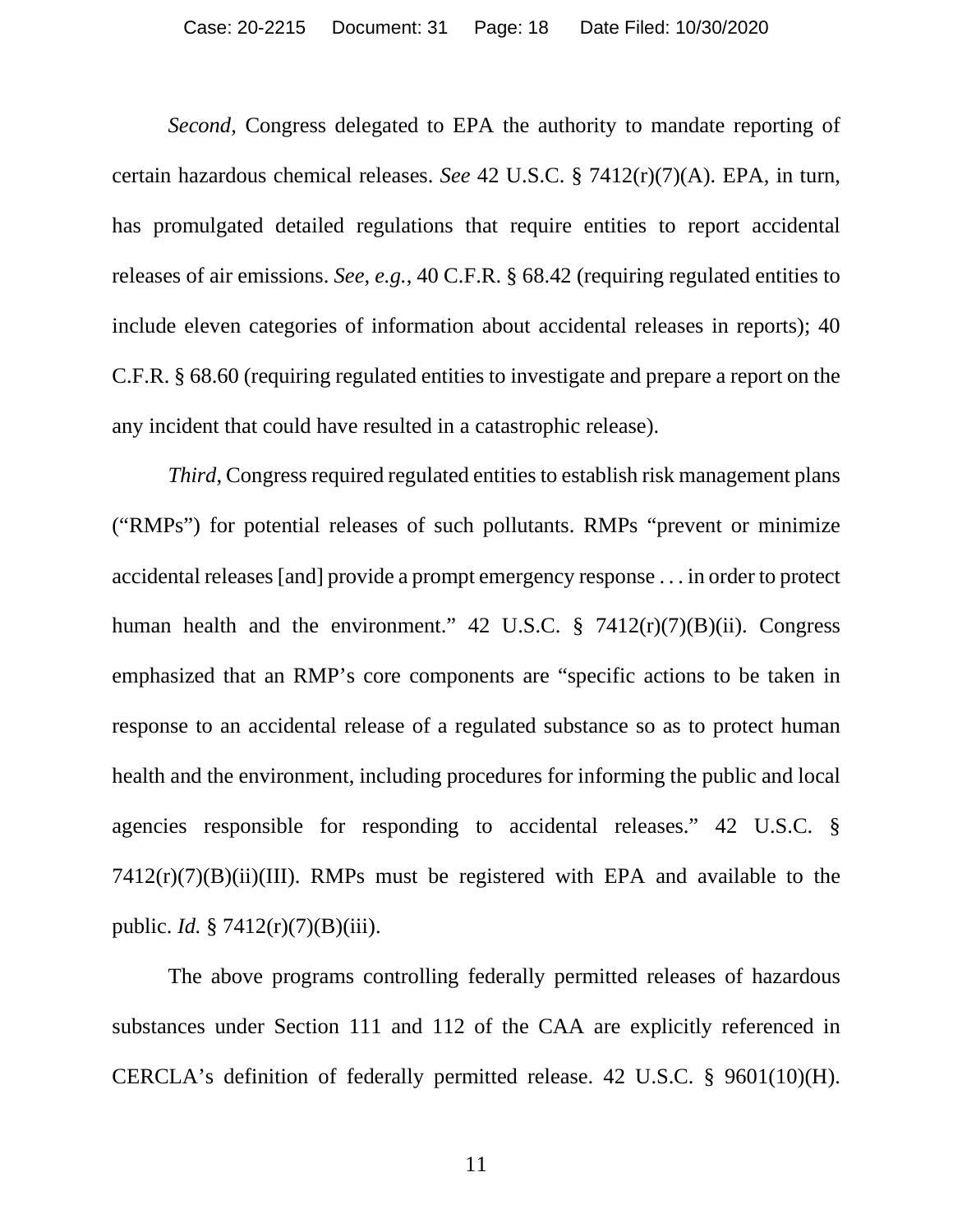Beyond these programs, the CAA contains additional provisions that regulate even more comprehensively and makes it clear that when a facility is authorized to emit, it is subject to an array of enforceable conditions and requirements. Indeed, to make sure that the public stays aware of all conditions on air emissions that a facility remains subject to, Congress created a comprehensive permitting scheme that lays out all of a facility's relevant conditions in one spot: Title V.

Added to the CAA in 1990, Title V makes it unlawful to operate any "major source, wherever located, without a comprehensive operating permit." *Util. Air Regulatory Grp. v. EPA*, 573 U.S. 302, 309 (2014) (citation and internal quotation omitted). The permit is "comprehensive" because it "consolidate[s] into a single document . . . all of the clean air requirements applicable to a particular source of air pollution." *United States v. EME Homer City Generation, L.P.*, 727 F.3d 274, 280 (3d. Cir. 2013) (citation omitted). Title V is the "source-specific bible for [CAA] compliance." *Bell v. Cheswick Generating Station*, 734 F.3d 188, 190 (3d Cir. 2013) (citation omitted). Title V permits set bright-line, readily-identifiable reporting requirements for permittees. *See Util. Air Regulatory Grp.*, 573 U.S. at 309-10 ("The permit must include 'all emissions limitations and standards' that apply to the source [and] inspection, monitoring, and reporting requirements."). Each Title V permittee must "compl[y] with the permits terms and conditions" and "promptly report any deviations from permit requirements to the permitting authority." 42 U.S.C. §§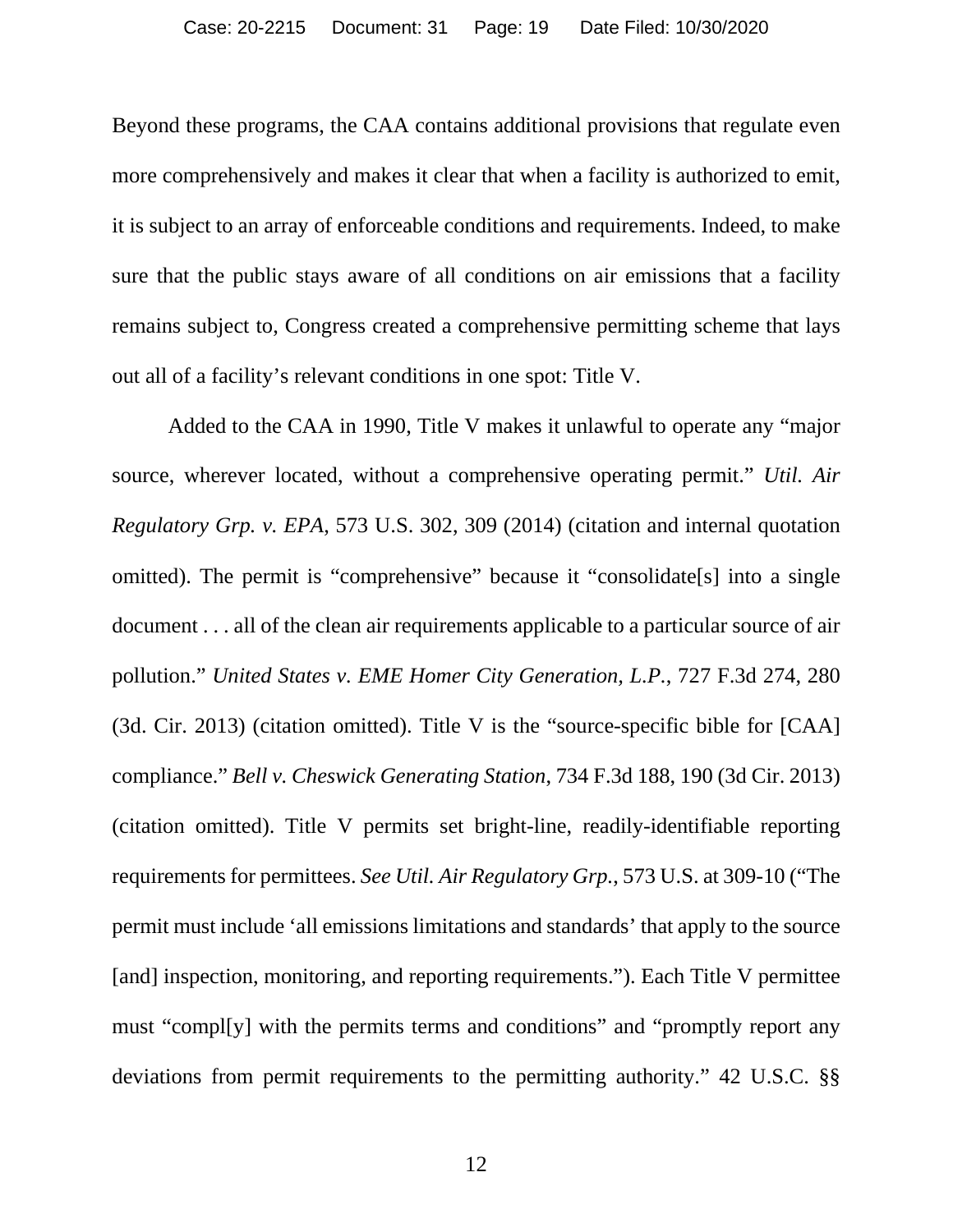7661b(b)(2), 7661c(c). Failure to operate in accordance with the Title V permit violates the CAA. 42 U.S.C. § 7661a(a).

In sum, between programs like Section 111, Section 112, the accidental release reporting requirements, and Title V, Congress has established a robust and comprehensive regulatory regime to ensure that certain air emissions do not go unreported. At significant cost and effort, businesses throughout the country have developed and implemented environmental management systems, facility-specific RMPs, and other mechanisms to ensure CAA compliance.

## **B. The District Court's Interpretation Of 42 U.S.C. § 9601(10)(H) Leaves No Unintended Gaps In Congress's Air Regulation Scheme.**

The District Court's holding effectuates the regime Congress established in the CAA and interprets CERCLA's notification requirements in a way that leaves no unintended gaps in the regulatory scheme. When it created the Title V program and delegated authority to state and local agencies for the implementation and enforcement of the CAA, Congress intended that facilities "subject to" a Title V permit would report in accordance with that permit. Likewise, when it added the accidental reporting requirements to the CAA, Congress intended facilities "subject to" those requirements to report to the CSB, to EPA, or in accordance with the facility-specific RMP requirements. To the extent a facility does not meet its reporting obligations under its Title V permit or the CAA's accidental release reporting requirements, it can be held accountable for such violation under the CAA.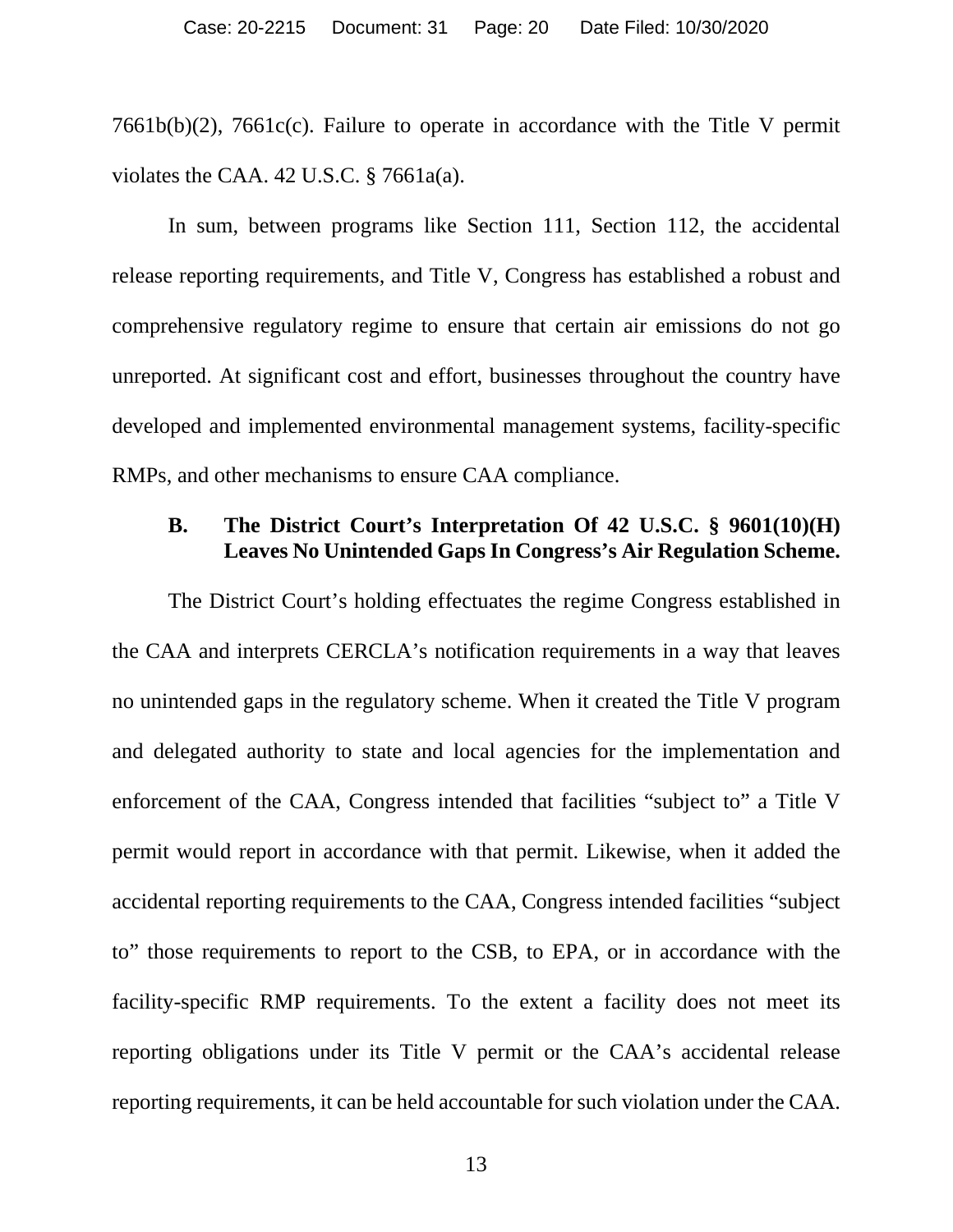The District Court's decision does not weaken or contravene this reporting regime but rather gives effect to Congress's intent.

## **III. APPELLANT'S INTERPRETATION OF 42 U.S.C. § 9601(10)(H) WOULD HAVE NEGATIVE CONSEQUENCES THAT CONGRESS DID NOT INTEND.**

Appellant's interpretation of 42 U.S.C. § 9601(10)(H) curbs the plain language of the "federally permitted release" exception. Construing this provision to require reporting of air pollutant emissions under *two* different statutes—CAA and CERCLA—undermines Congress's intent to exempt releases of air pollutants "subject to" the CAA's permitting or control regulations from CERCLA. Not only does Appellant's reading impose duplicative burdens on the regulated community, it may impede emergency response and increase the costs and burdens on regulatory agencies by needlessly duplicating response efforts.

CERCLA's notification requirements are designed "to facilitate the development by a lead agency of a coordinated governmental response." *NL Indus., Inc. v. Kaplan*, 792 F.2d 896, 899 (9th Cir. 1986). In Allegheny County, the Allegheny County Health Department ("ACHD") is authorized to regulate air quality and has developed comprehensive reporting requirements in Article XXI of the ACHD Rules and Regulations. *See* 40 C.F.R. § 52.2020(c)(2). In this way, the ACHD serves as the "lead agency" in Allegheny County. If, as here, a regulated entity notifies the lead agency of unpermitted releases or releases subject to the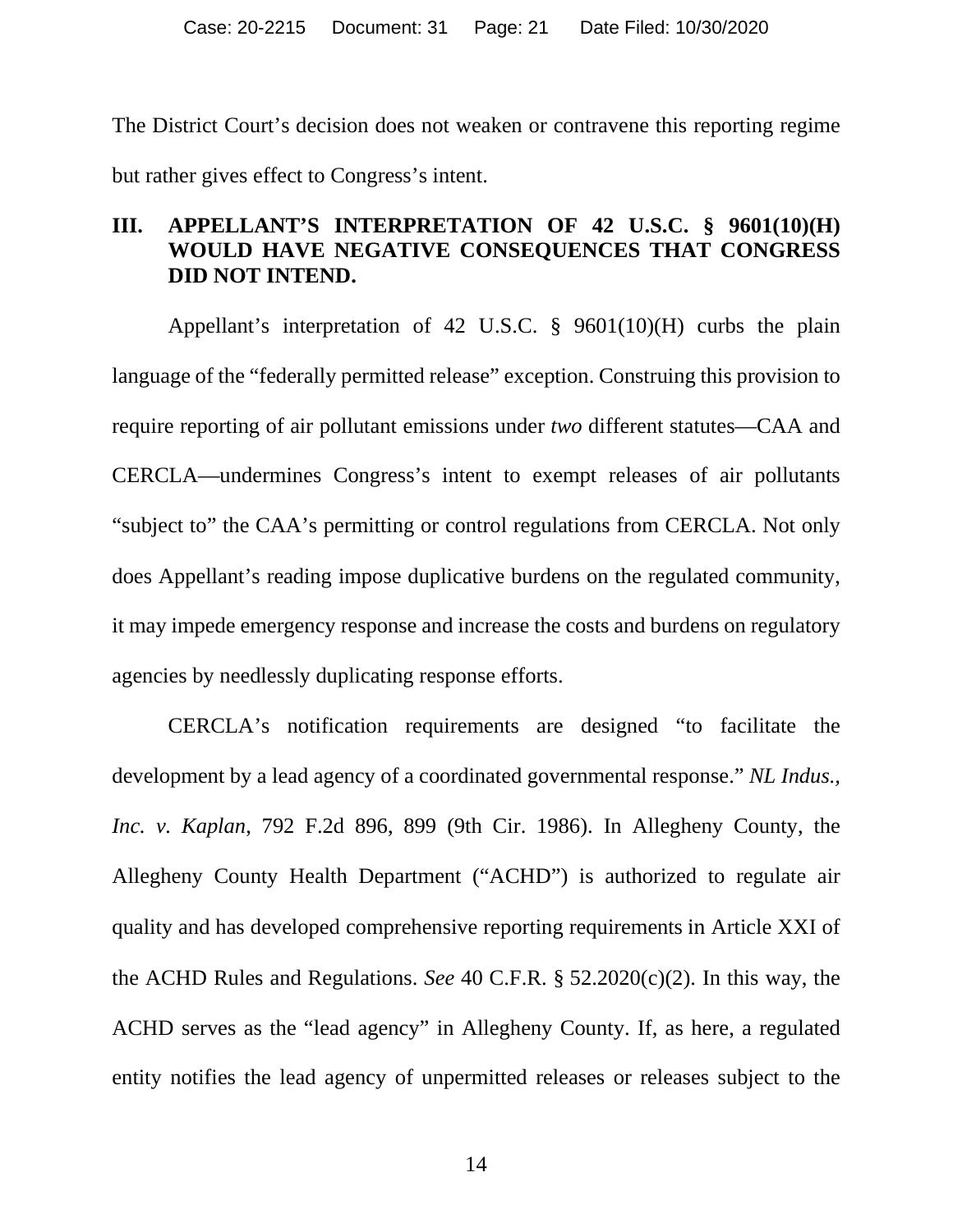CAA's accidental release reporting requirements, additional notification to the NRC is merely duplicative. The second report serves no purpose, creating unnecessary costs and requiring excess staff time for both the facility and the agencies involved, contrary to Congress's intent.

Additionally, Appellant's interpretation of 42 U.S.C. § 9601(10)(H) could slow emergency response efforts and increase the risk of confusion or conflicting agency directions. In a true emergency, all parties must have a common understanding of the agency in charge of leading the response. Clear direction from regulators can be key for ensuring that actions are taken promptly in circumstances where minutes can make the difference. Indeed, if a facility were required to report the same release to two different agencies, the two reports could trigger disparate emergency response efforts. And, when multiple agencies are involved, conflicting directions may be given or time-critical actions may be overlooked absent a clear understanding of who is in charge. This is the very harm that Congress sought to prevent in crafting CERCLA's notification requirement to facilitate a "coordinated government response." *See NL Indus.*, 792 F.2d at 899. Therefore, by creating *overlapping* requirements, Appellant's interpretation of the exception would undermine the Congressional intent behind both CERCLA and the CAA to ensure "coordination" and one "comprehensive" response.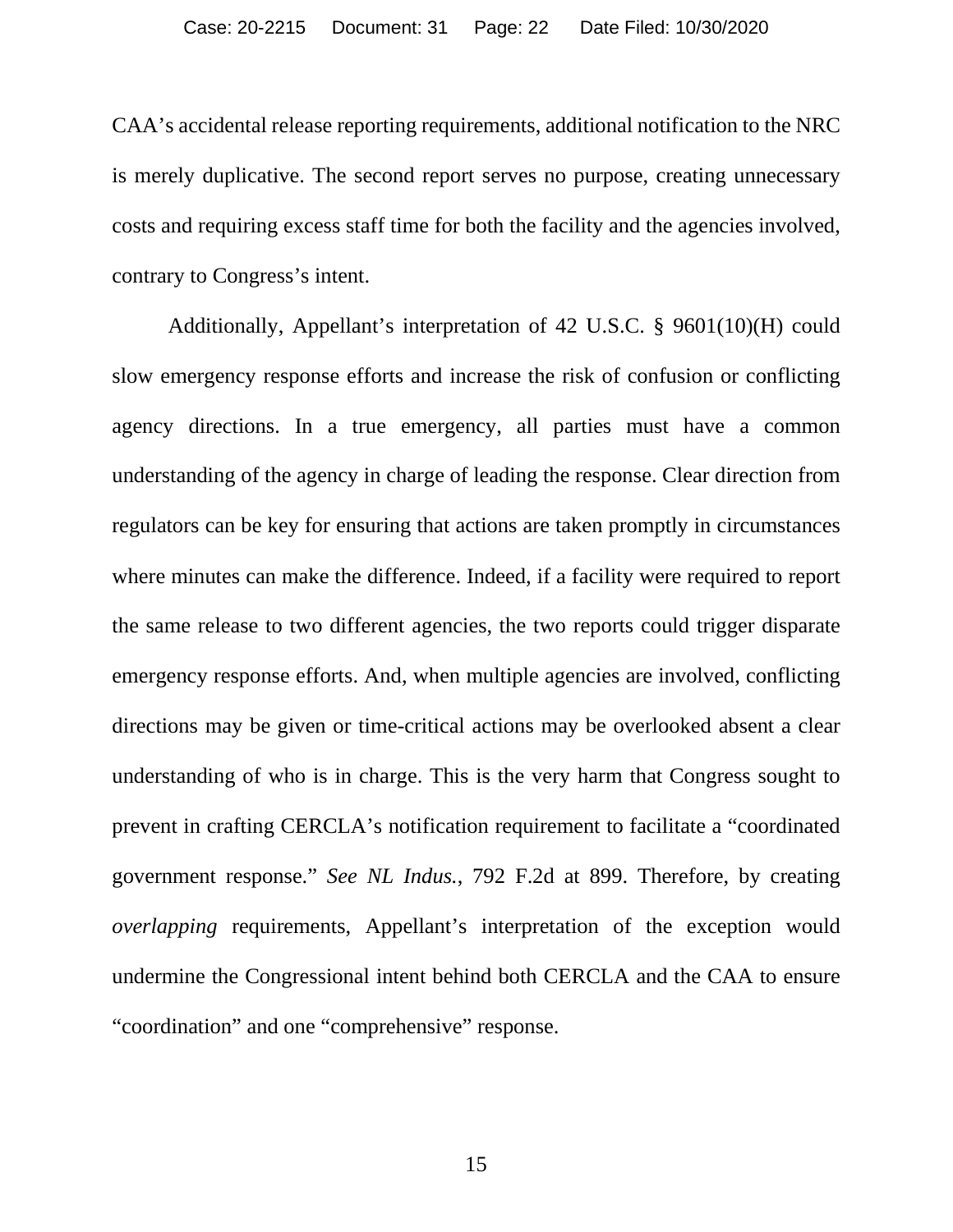Duplicative reporting obligations may also expose regulated businesses to extensive financial risks by opening the door to opportunistic litigation that serves no public good. Businesses today face a maximum civil penalty under CERCLA of \$57,317 per day. *See* 42 U.S.C. § 9609(b); 40 C.F.R. § 194, Table 2. The daily multiplier is particularly draconian in the reporting context. Appellant here is seeking more than \$50 million in civil penalties simply because U.S. Steel did not report its releases of air pollutants to both the Allegheny County Health Department and the NRC. A holding for Appellant would spur more citizen suits for these "paper only" violations, creating an avalanche of litigation and a cottage industry of reporting violation "bounty hunters" that would expose an already-taxed regulated community to tremendous risk. This risk would be especially pronounced in this context because a potential plaintiff can easily obtain public records to target operators that have reported under the CAA.

Congress did not intend this result. Instead, by expressly defining "federally permitted release" in relation to other federal permitting programs, and by specifically stating the releases of air pollutants "subject to" a CAA permit or control regulation are "federally permitted releases," Congress harmonized CERCLA's reporting requirements with the CAA's extensive air regulations. The Court should effectuate Congress's plain text and statutory schemes and affirm the District Court's decision.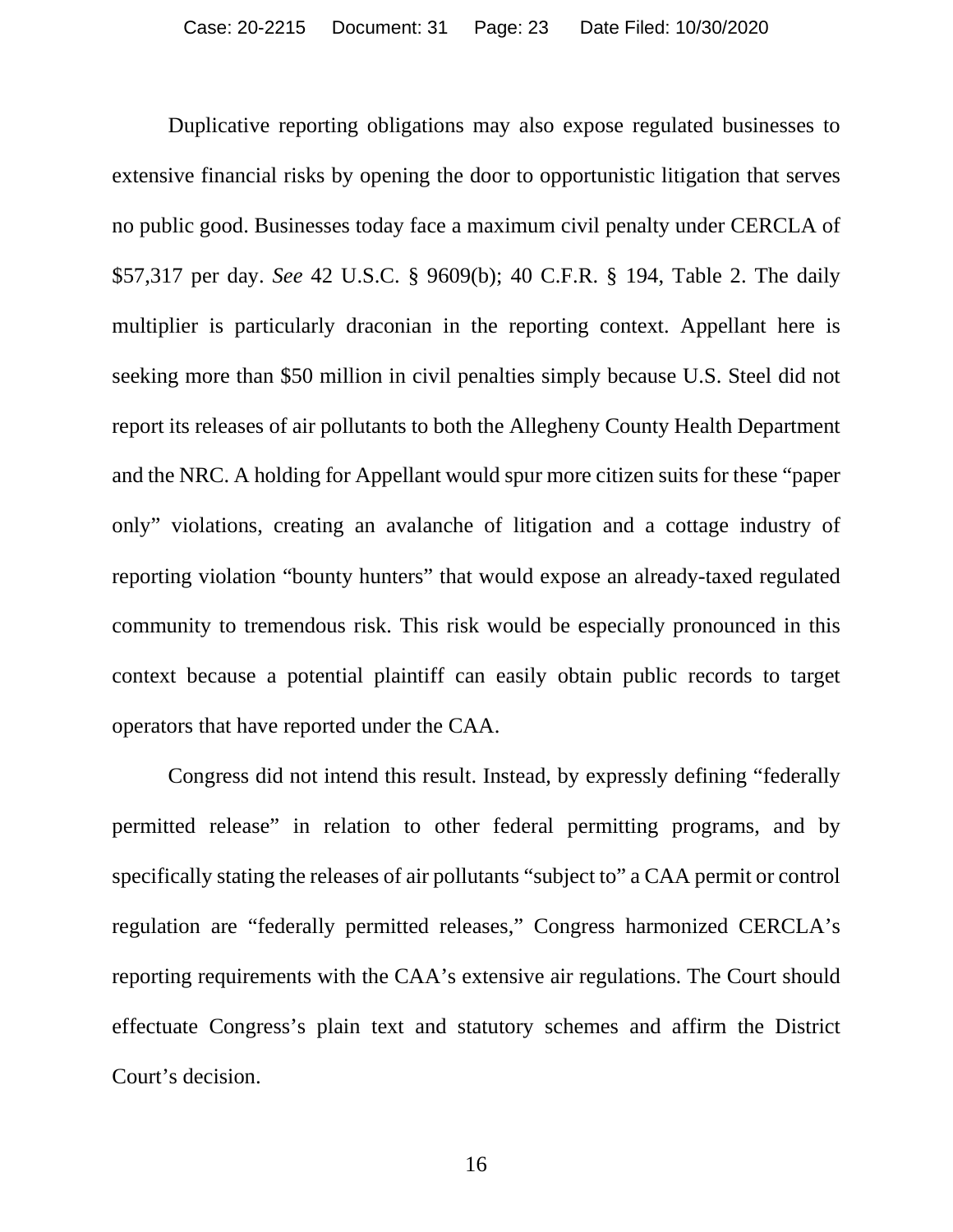#### **CONCLUSION**

This case raises a question of vital importance to the regulated business community because Appellant's proposed reading of 42 U.S.C. § 9601(10) would supplant the plain language enacted by Congress and impose duplicative statutory regimes for regulating releases of air pollutants. To impose duplicative reporting requirements on regulated entities would subject thousands of businesses, large and small, throughout the United States to unnecessary regulatory burdens without a public benefit and be contrary to Congress's intent.

For the foregoing reasons, the District Court's dismissal of Appellant's Complaint should be affirmed.

Dated: October 30, 2020

Respectfully submitted.

Greg A. Christianson ALSTON & BIRD LLP 560 Mission Street San Francisco, CA 94105 Tel.: (415) 243-1012

Geoffrey C. Rathgeber ALSTON & BIRD LLP 1202 W. Peachtree Street Atlanta, GA 30309 Tel.: (404) 881-4974

/s/ *Jason A. Levine* Jason A. Levine *Counsel of Record*  ALSTON & BIRD LLP 950 F Street, N.W. Washington, D.C. 20004 Tel.: (202) 239-3039

*Counsel for Amici Curiae*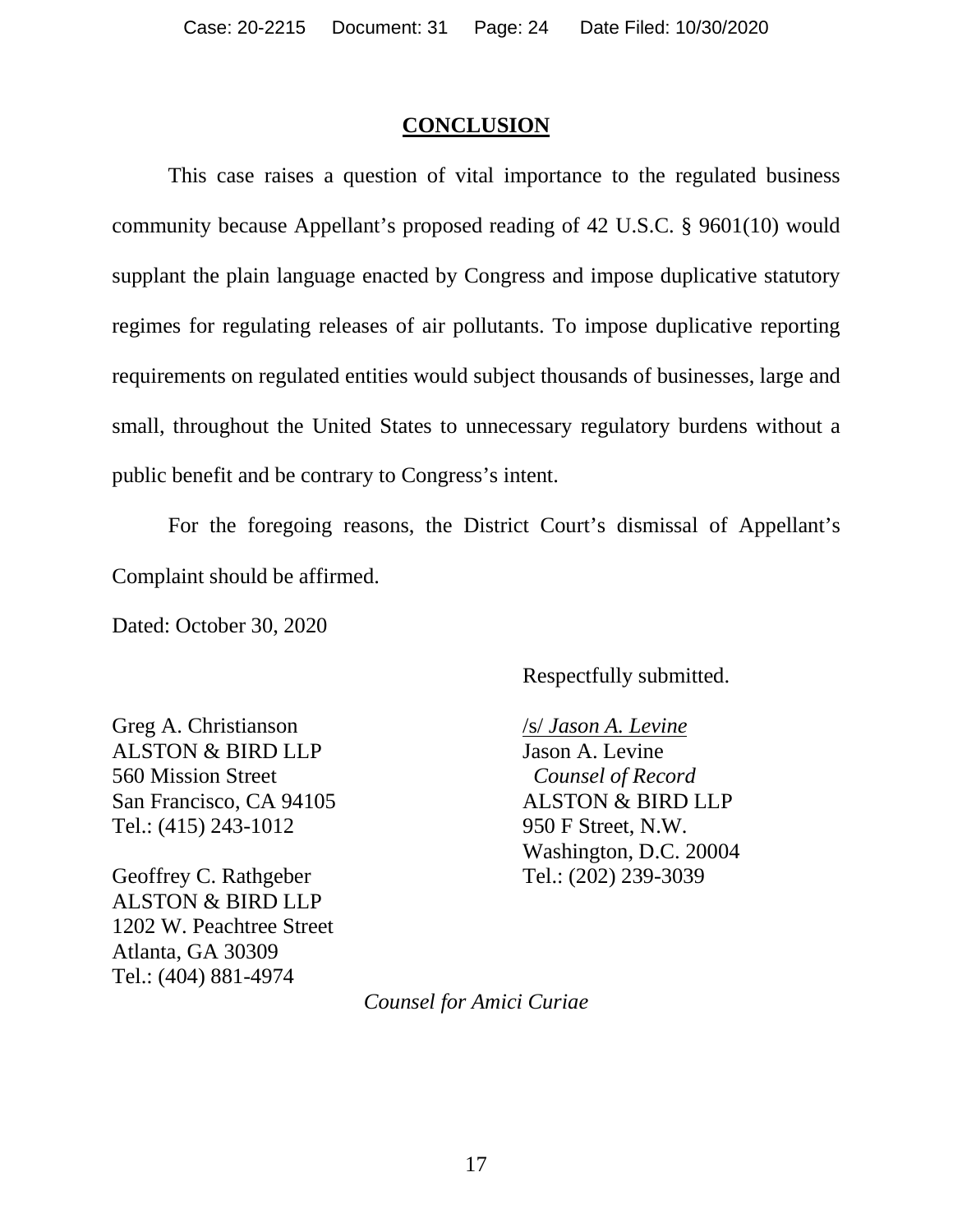Daryl Joseffer Michael Schon U.S. CHAMBER LITIGATION CENTER 1615 H. Street N.W. Washington, D.C. 20062 Tel.: (202) 463-5337

*Counsel for Chamber of Commerce of the United States of America* 

Laura Gooding AMERICAN CHEMISTRY COUNCIL 700 Second Street, N.E. Washington, D.C. 20002 Tel.: (202) 249-7000

*Counsel for American Chemistry Council* 

Tawny A. Bridgeford NATIONAL MINING ASSOCIATION 101 Constitution Avenue, N.W. Washington, D.C. 20001 Tel: (202) 463-2629

*Counsel for National Mining Association*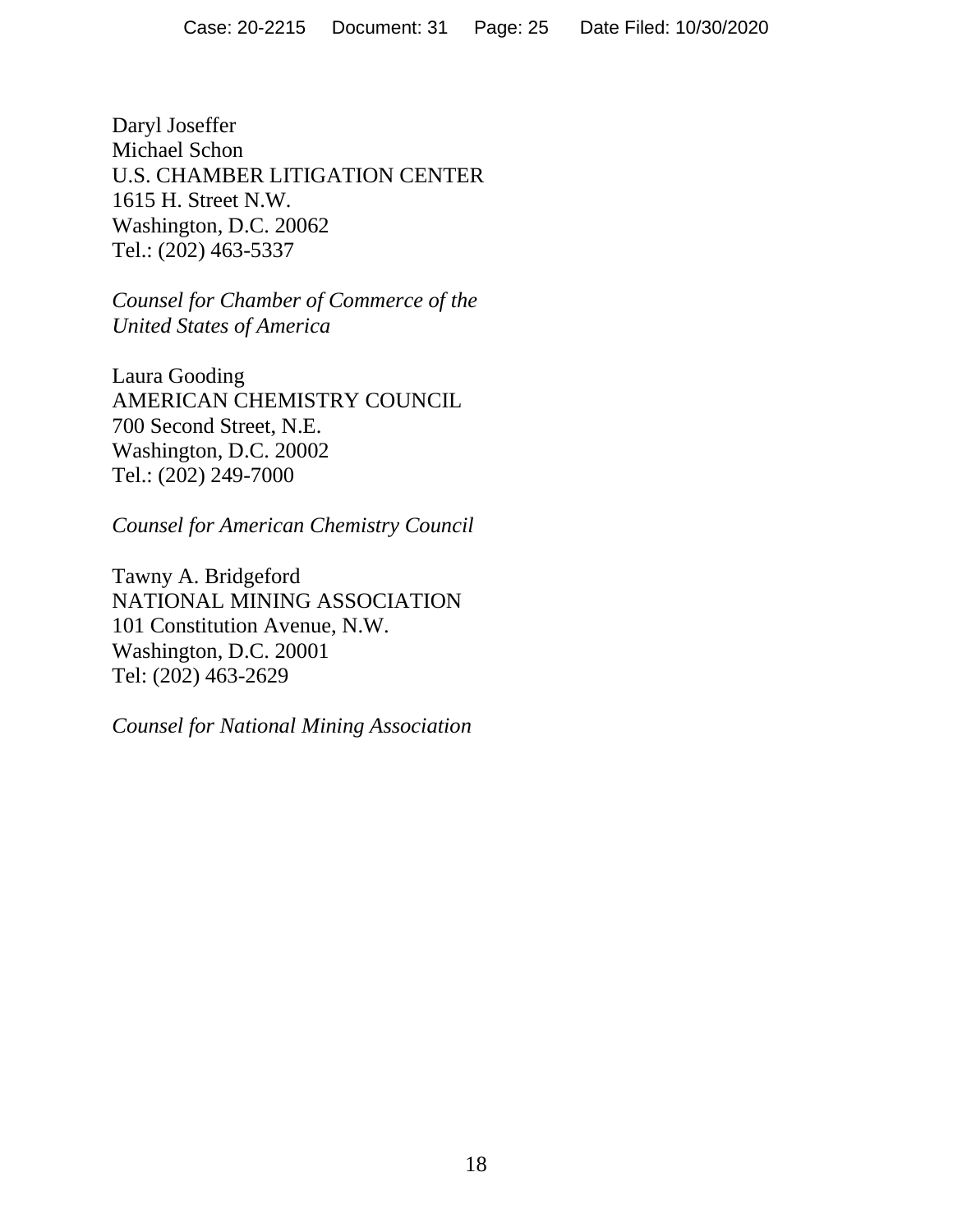#### **COMBINED CERTIFICATES OF COMPLIANCE**

In accordance with Local Appellate Rules 28.3(d) and 46.1(e), I certify that I am a member in good standing of the bar of this Court.

In accordance with Local Appellate Rule 31.1(c), I certify that the texts of the electronic brief and paper copies are identical and that Symantec Endpoint Protection was run on the file and did not detect a virus.

In accordance with Federal Rules of Appellate Procedure  $29(a)(4)(G)$  and  $32(g)(1)$ , I certify that this brief complies with the type-volume limitation of Federal Rules of Appellate Procedure 21(d)(1) and 29(a)(5) because it contains 3,916 words, excluding the parts of the brief exempted by Federal Rule of Appellate Procedure 32(f), according to the word count of Microsoft Word 2016. This brief complies with the typeface requirements of Federal Rule of Appellate Procedure 32(a)(5) and the type-style requirements of Federal Rule of Appellate Procedure 32(a)(6) because it has been prepared in New Times Roman 14-point font, a proportionally spaced typeface.

Dated: October 30, 2020 /s/ *Jason A. Levine*

Jason A. Levine Counsel for *Amici Curiae*